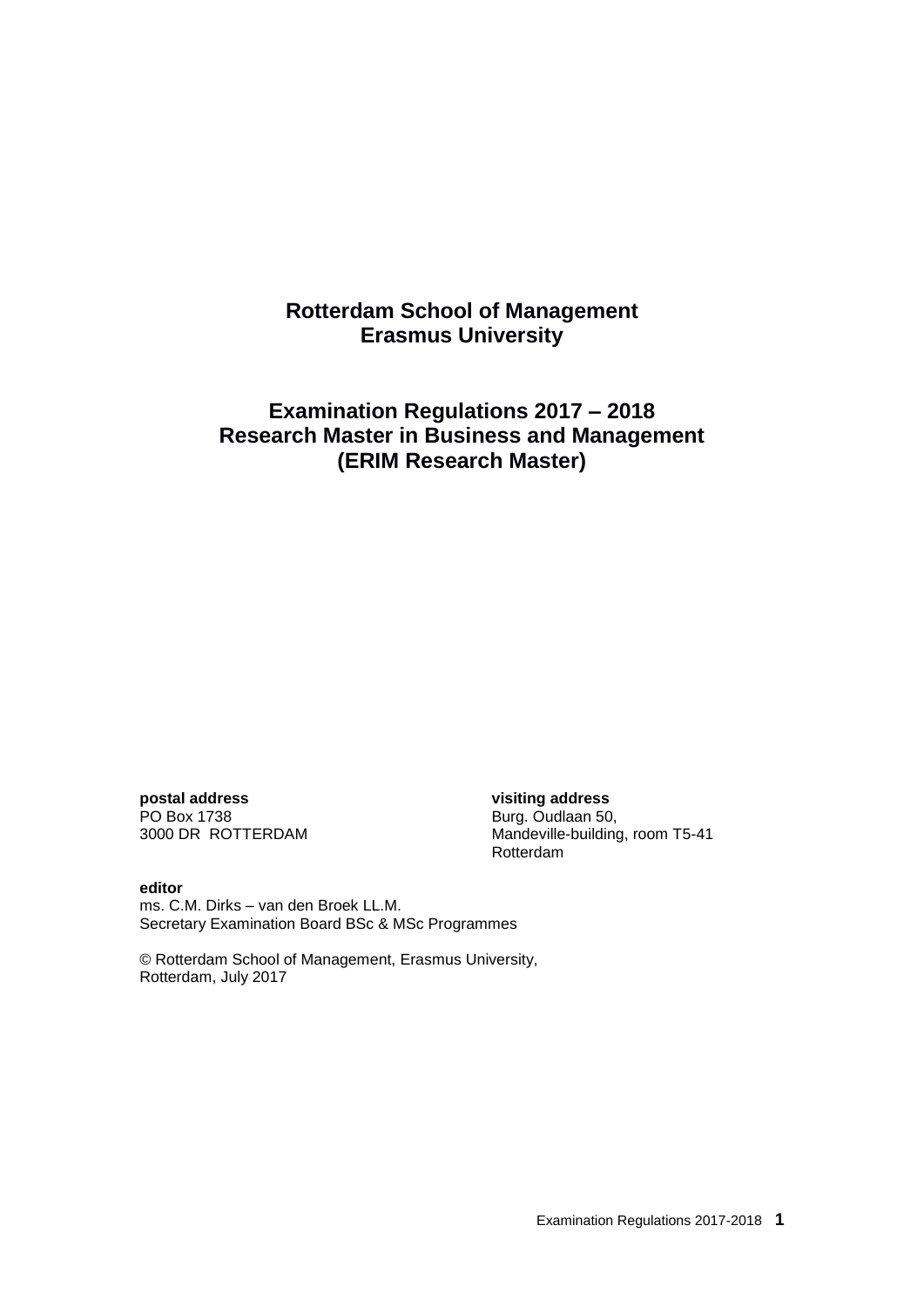# **Contents**

| L. |                                                                                        |  |
|----|----------------------------------------------------------------------------------------|--|
|    |                                                                                        |  |
|    |                                                                                        |  |
|    |                                                                                        |  |
| Н. |                                                                                        |  |
|    |                                                                                        |  |
|    |                                                                                        |  |
| Ш. | Teaching and Examination Regulations of the Research Master in                         |  |
|    | Business and Management (ERIM research master)8                                        |  |
|    |                                                                                        |  |
|    |                                                                                        |  |
|    |                                                                                        |  |
|    |                                                                                        |  |
|    |                                                                                        |  |
|    |                                                                                        |  |
|    |                                                                                        |  |
|    |                                                                                        |  |
|    |                                                                                        |  |
|    |                                                                                        |  |
|    |                                                                                        |  |
|    |                                                                                        |  |
|    |                                                                                        |  |
|    |                                                                                        |  |
|    |                                                                                        |  |
|    |                                                                                        |  |
|    |                                                                                        |  |
|    |                                                                                        |  |
|    |                                                                                        |  |
|    |                                                                                        |  |
|    |                                                                                        |  |
|    | Article 4.1 - time periods and frequency of examinations; examination schedule; re-    |  |
|    |                                                                                        |  |
|    |                                                                                        |  |
|    |                                                                                        |  |
|    | Article 5.1 - determining, announcing and recording results of examinations; deadlines |  |
|    |                                                                                        |  |
|    |                                                                                        |  |
|    |                                                                                        |  |
|    |                                                                                        |  |
|    |                                                                                        |  |
|    |                                                                                        |  |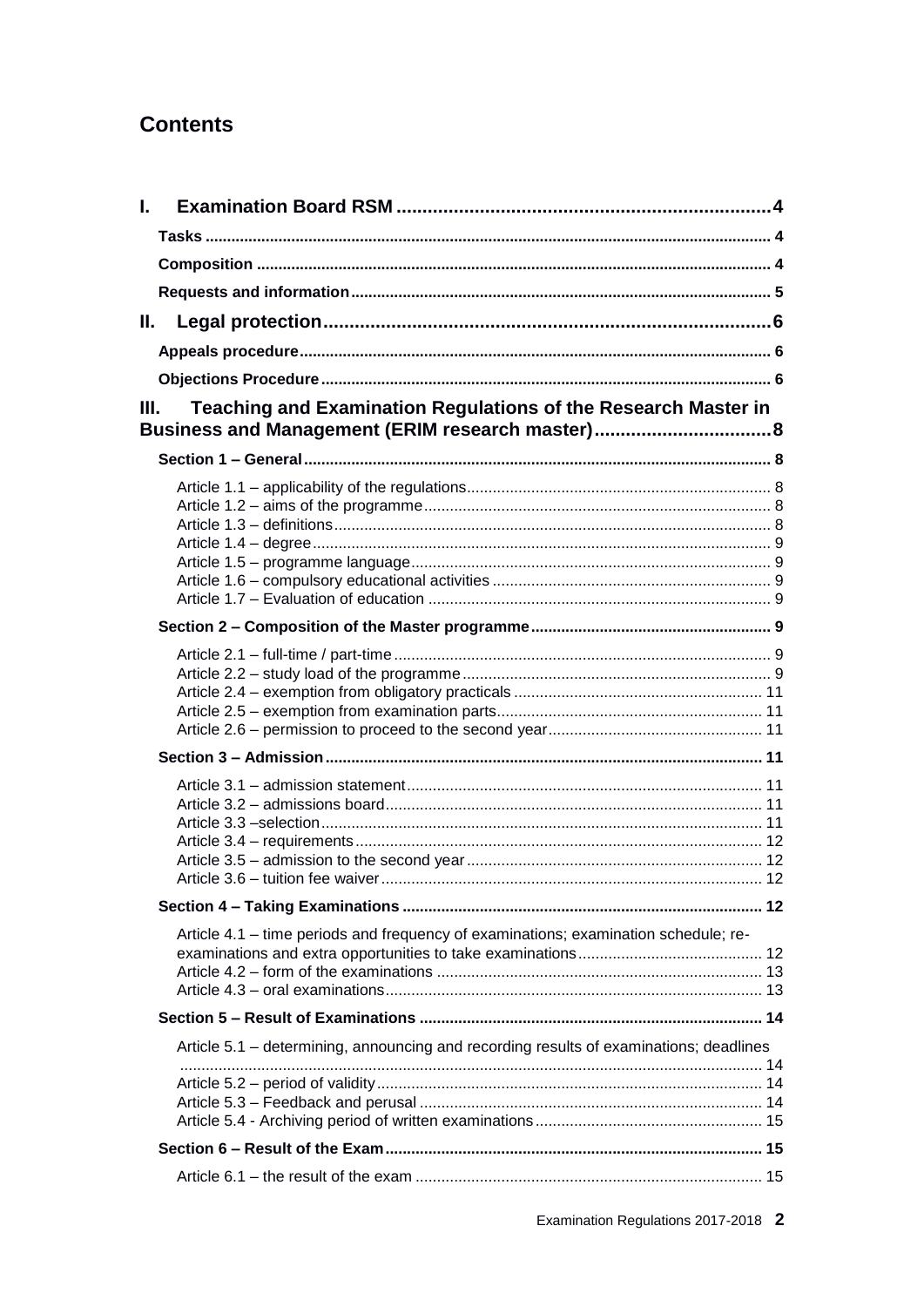| IV. |                                                                                                                                                                               |  |
|-----|-------------------------------------------------------------------------------------------------------------------------------------------------------------------------------|--|
|     |                                                                                                                                                                               |  |
|     | Article 1.4 – The authority to examine, the appointment of examiners  16                                                                                                      |  |
|     |                                                                                                                                                                               |  |
|     |                                                                                                                                                                               |  |
|     | Section 3 - Regulations concerning good course of things during examinations 17                                                                                               |  |
|     | Article 3.2 – entering and leaving the room in which the written examination is being<br>Article 3.3 – general provisions concerning order during the written examination  18 |  |
|     |                                                                                                                                                                               |  |
|     | Article 4.1 - the questions and assignments, assessment plan, peer review protocol and                                                                                        |  |
|     |                                                                                                                                                                               |  |
|     | Article 5.2 – determining the grades: rounding off, averaging, grade floor 21                                                                                                 |  |
|     |                                                                                                                                                                               |  |
|     | Article 6.2 - Classifications 'cum laude' and 'summa cum laude' 22                                                                                                            |  |
|     |                                                                                                                                                                               |  |
|     |                                                                                                                                                                               |  |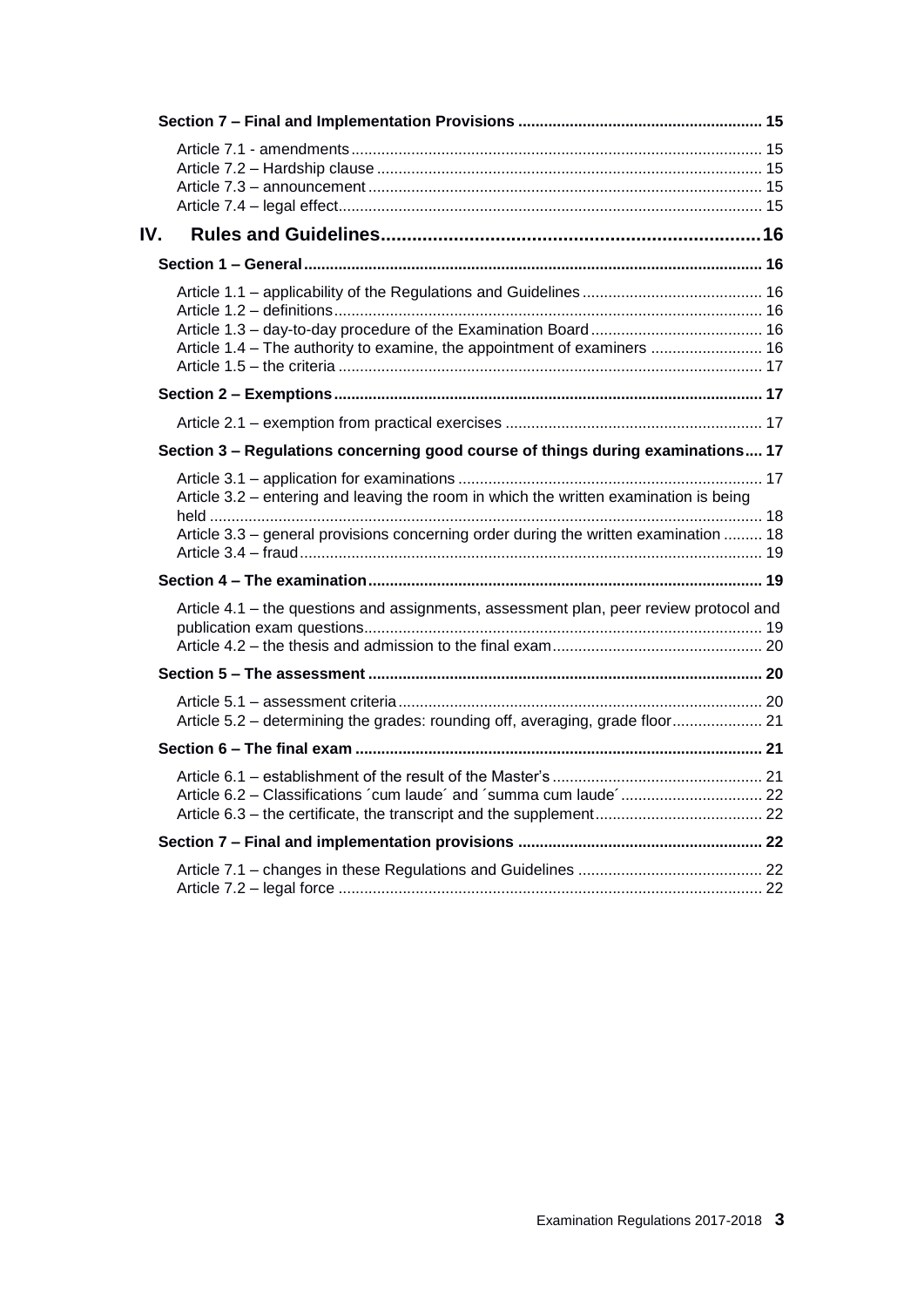# <span id="page-3-0"></span>**I. Examination Board RSM**

# <span id="page-3-1"></span>**Tasks**

The legal framework of the Examination Board is given by Dutch Law, in particular the Dutch Higher Education and Research Act (*Wet op het hoger onderwijs en wetenschappelijk onderzoek- WHW*). The Examination Board BSc & MSc Programmes has many different tasks. Generally, the following components can be discerned:

- 1. A *supervisory responsibility* with regard to exams and examinations. This responsibility is manifested in the competence of the Examination Board to:
	- a. award the diplomas;
	- b. appoint the examiners;
	- c. supervise the quality of exams and examinations;
	- d. take disciplinary action in case of fraud;
	- e. supervise the practice of the examination rules with due observance of the common legal principles like equality, legal security, legitimacy, reasonableness, fair play and so on;
	- f. be a mediator or even a defendant in case of disputes or appeals.
- 2. *Legislation*: the Examination Board makes Rules and Guidelines concerning the examinations, for example rules for enrolment and rules concerning order during examinations, fraud, assessment criteria, and classifications (like *cum laude*). Once a year new Rules and Guidelines are drawn up.
- 3. *Tasks that are further defined in the Teaching and Examinations Regulation (TER) established by the Dean*. This concerns the granting of exemptions from the OER in individual cases due to personal circumstances or on grounds of the hardship clause (if a rule in an individual case leads to unreasonable consequences). A few examples are: the granting of exemptions for courses, granting extra and/or accelerated examinations opportunities.
- 4. *Advisory tasks*: the Examination Board advises the Dean regarding the Teaching and Examination Regulations.

#### <span id="page-3-2"></span>**Composition**

he Examination Board consists of six members of the academic staff and an external member. All members are appointed by the Dean. The Examination Board collectively sets up rules and policy. The Examination Board as a whole meets once a month. Each member has his own portfolio. The Examination Board is supported by the secretary.

*Members* Prof. Dr. L.C.P.M. Meijs (Chairman) Ir. A.J. Roodink (Vice Chairman) Dr. E.A. van der Laan Dr. M.B.J. Schauten (external member) Dr. B.H.E. Wempe Two vacancies

*Secretary to the Examination Board* Ms. C.M. Dirks - van den Broek LL.M. managing director/secretary Ms. I.M. van Essen LL.M. **Example 20 and 11 and 12 and 13 and 14 and 14 and 14 and 14 and 14 and 14 and 14 and 14 and 14 and 14 and 14 and 14 and 14 and 14 and 14 and 14 and 14 and 14 and 14 and 14 and 14 and 14 and 14 and** Mr. A. Markus MSc between the deputy secretary Ms. A.M. Schey MScBA deputy-secretary

*Administration* D.M. Schonis team leader G.M. den Bakker assistant L. Guo assistant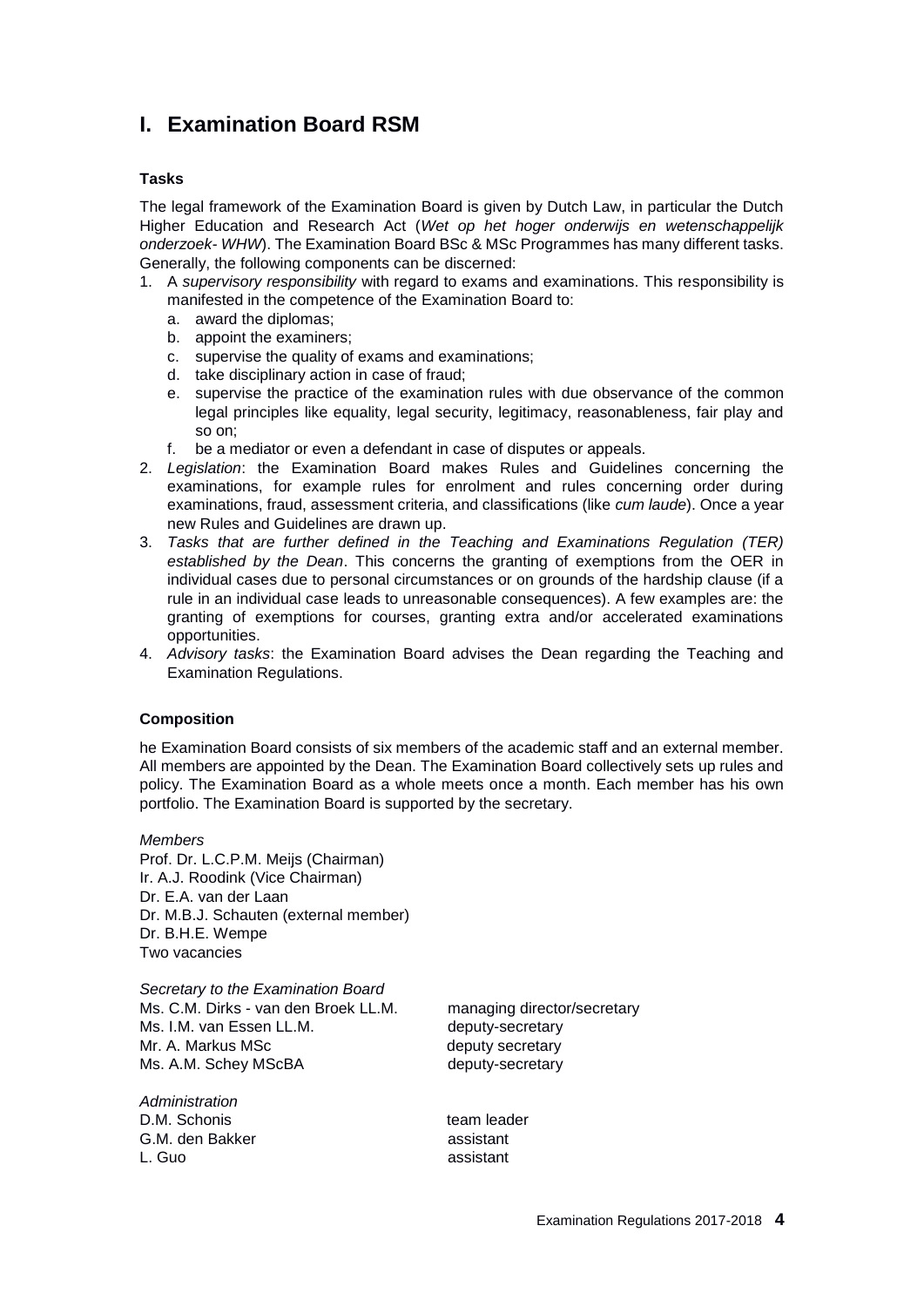*Contact* Tel. 010-4081895/88731 E-mail [eb@rsm.nl](mailto:eb@rsm.nl)

### <span id="page-4-0"></span>**Requests and information**

Information concerning examinations can be found on the website of the Examination Board: [www.rsm.nl/examination-board.](http://www.rsm.nl/examination-board) Please consult these sites before contacting the Examination Board. You may first want to take a look in the [Frequently Asked Questions \(FAQ\) section](http://www.rsm.nl/examination-board/frequently-asked-questions-faqs/) to see whether you can find an answer to your question there.

Brief general questions can be asked by e-mail to RSM [eb@rsm.nl](mailto:eb@rsm.nl) or by phone 010 4088731/1895 during opening hours (09.00 – 12.30 hrs.).

Official requests (e.g. requesting extension of grade validity) must be submitted by the EB´s webportal:<https://request-eb.rsm.nl/> .

When submitting the request, please include all relevant documentation. Be explicit in addressing the Examination Board. When a course is involved, mention the course's title, the teacher responsible, and the course's code. When a test or examination is involved, mention the course's title and code, the teacher, and the date. Once again, being explicit and clear in your request helps handling it expediently. Finally, always provide motivation as to why the request is submitted and as to why the request should be granted.

In the event that you are asked to hand in a (certified copy of a) certificate, transcript or diploma, you still have to send/show this document in its original form to the Examination Board for verification. These kind of documents will not be accepted in a digital form.

Please take into account that it may take up to 4 weeks before you receive a reply from the Examination Board.

#### **Postal address**

Rotterdam School of Management, Erasmus University Examination Board RSM, PO Box 1738 3000 DR Rotterdam The Netherlands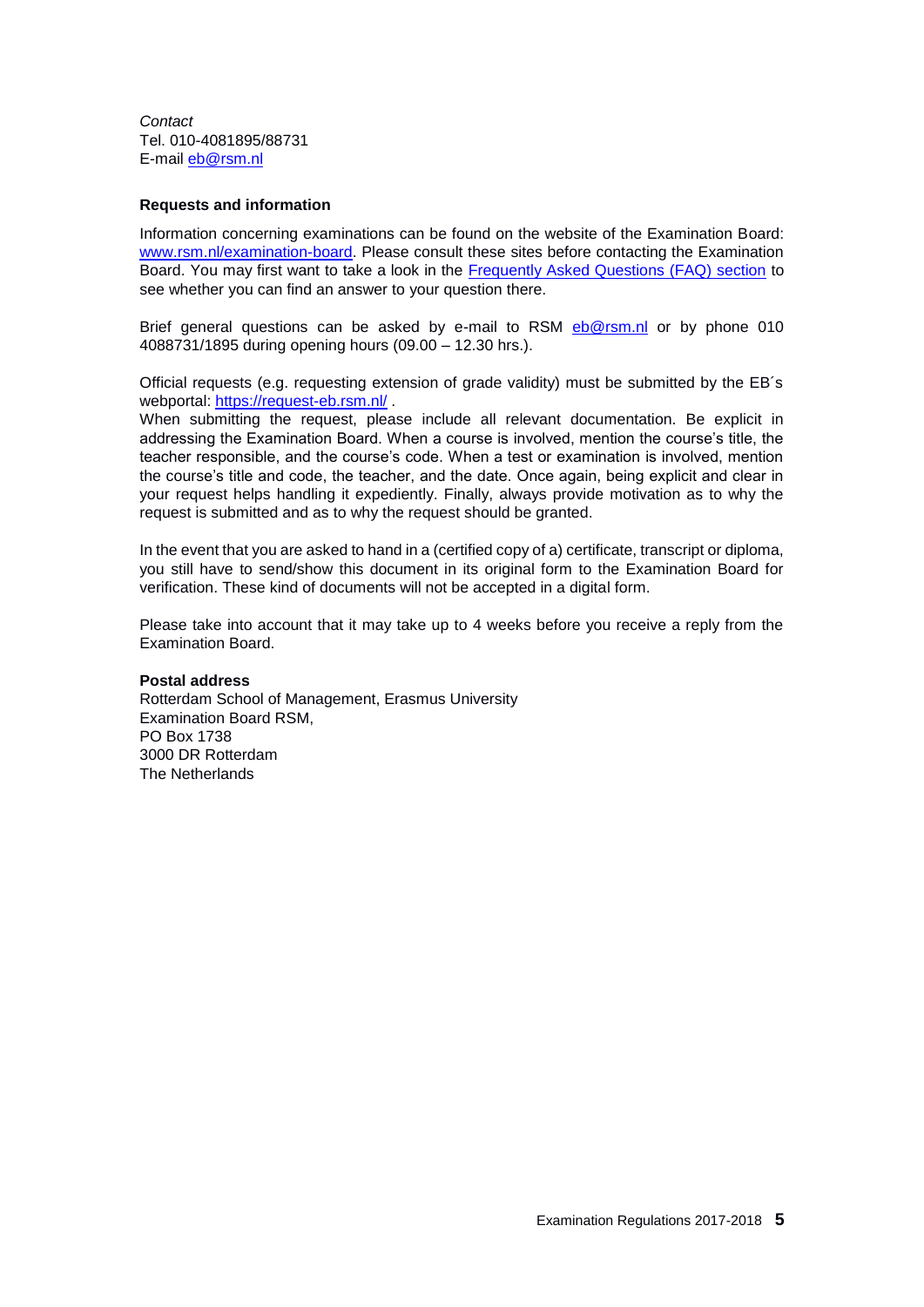# <span id="page-5-0"></span>**II. Legal protection**

If you disagree with a decision by a university body such as the Executive Board, the Dean, the Examination Board or an examiner, there are legal redress possibilities. You can submit an objection or lodge an appeal against this decision. Which procedure should be followed is specified by law and depends on the type of decision involved. All decisions should include an appeals clause, which refers to the appropriate legal process. Both procedures are briefly described as follows.

## <span id="page-5-1"></span>**Appeals procedure**

A student who objects to a decision of an examiner (e.g. assessments) or the Examination Board may lodge an appeal with the Examination Appeals Board (in Dutch College van Beroep voor de Examens (*CBE*)) of Erasmus University Rotterdam. In urgent cases, the chair of the *CBE* can be requested to make provisions.

Only the student whose interest is directly involved in a decision, can lodge the appeal. The appeal has to be lodged within six weeks of the announcement of the disputed decision. If the appeal concerns a decision that was not made on time, it must be submitted within a reasonable period of time.

The appeal should be submitted at [legal.protection@eur.nl](mailto:legal.protection@eur.nl) to the attention of the *CBE*-*EUR*. For further information check [the EUR website: objections and appeals](http://www.eur.nl/english/essc/legal_position/objections_and_appeals/) or the Student Information Leaflet "Submitting an appeal with the Examinations Appeals Board" (available at the ESSC (Hall E-Building).

You can also visit the website of the *CBE-EUR* <http://www.eur.nl/abd/jz/cbe/> (in Dutch), where you can find the CBE's rulings on various disputes.

Before the *CBE*-*EUR* deals with the appeal, there is a settlement phase, in which the Examination Board concerned attempts to settle the lawsuit amicably  $(=$  formal amicable settlement attempt).

The *CBE*-*EUR* assumes that the complainant him/herself will first have made contact with the examiner concerned or with the Examination Board, in order to try to reach agreement (=material amicable settlement attempt). Account should be taken of the fact that meanwhile the period of six weeks for lodging an appeal with the *CBE*-*EUR* continues to run. In view of this, a provisional appeal can be lodged for the interim.

If the settlement attempt fails, parties will be invited to a sitting of the Examination Appeals Board. The sitting is in Dutch. Foreign students are recommended to take an interpreter with them to the sitting.

If a student disagrees with the decision of the *CBE-EUR* regarding their objection, they can submit an appeal to the Higher Education Appeals Tribunal in The Hague within six weeks of the decision.

#### **Further information**

For further information check [the EUR website: objections and appeals](http://www.eur.nl/english/essc/legal_position/objections_and_appeals)

Further information about the procedure can also be obtained from the Secretary of the *CBE-EUR* by e-mail to [cbe@eur.nl.](mailto:cbe@eur.nl)

# <span id="page-5-2"></span>**Objections Procedure**

You can submit a notice of objection against decisions by or on behalf of the Executive Board. This mainly concerns decisions on enrolment as a student, decentralised selection, termination of enrolment, payment or refund of tuition fees, financial aid and having been barred entry to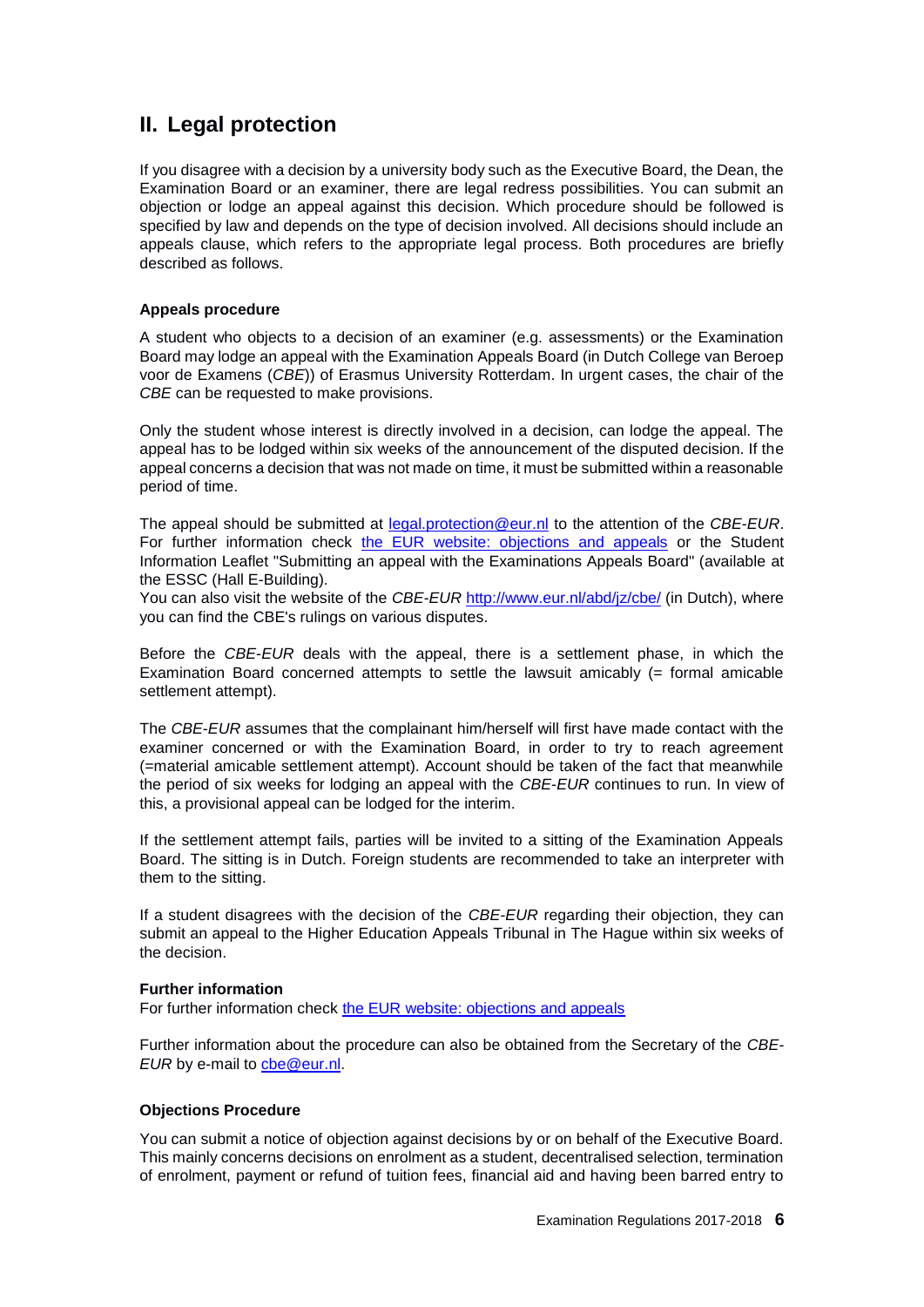the university's buildings, premises or facilities. You can also submit an appeal against the written refusal to make a decision or if a decision is not taken in a timely manner.

Of course, you do not necessarily have to start an appeal or objection procedure if you have a difference of opinion with someone. Talking to the person who took the decision is often enough to resolve the issue.

The notice of objection should be submitted at [legal.protection@eur.nl.](mailto:legal.protection@eur.nl) In all cases the period of objection is six weeks.

Your notice of objection will first be handled by the Advisory Committee on Objections. This Committee advises the Executive Board about your objection, after which the Executive Board reconsiders the case and makes a decision regarding your objection. Before issuing its advice, the Committee will also investigate whether an amicable settlement between parties is possible. The Executive Board shall decide on the objection no later than 10 weeks after receipt of the notice of objection.

If you disagree with the decision regarding your objection, you can submit an appeal with the Higher Education Appeals Tribunal in The Hague within six weeks of the decision.

You can find more information about this Objection Procedure on [this EUR-website.](http://www.eur.nl/english/essc/legal_position/objections_and_appeals/)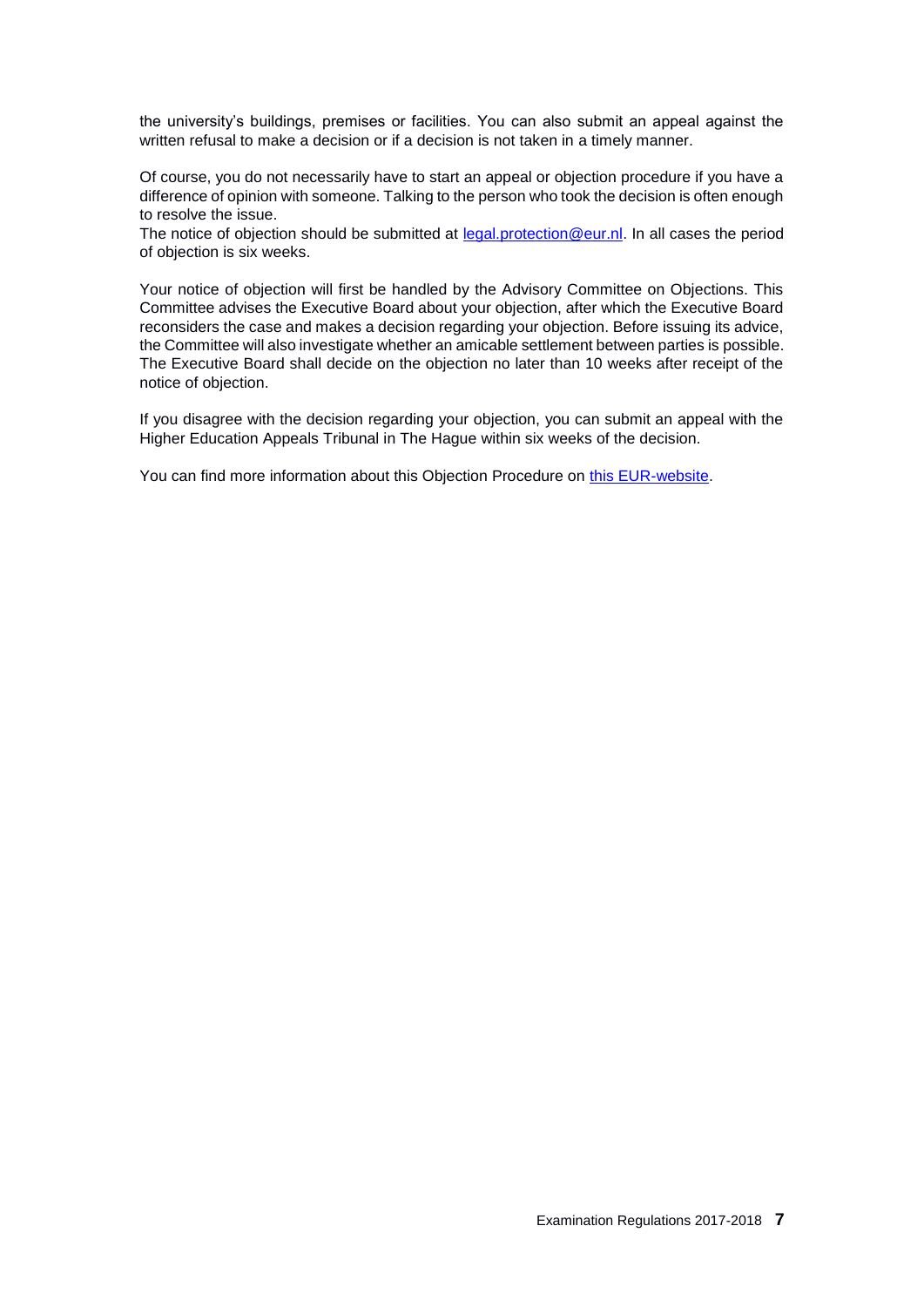# <span id="page-7-0"></span>**III. Teaching and Examination Regulations of the Research Master in Business and Management (ERIM research master)**

## <span id="page-7-1"></span>**Section 1 – General**

## <span id="page-7-2"></span>**Article 1.1 – applicability of the regulations**

These regulations are applicable to the curriculum and examinations of the two-year master's degree programme Research Master in Business and Management (ERIM Research Master), hereinafter referred to as the programme. The programme is provided by the Erasmus Research Institute of Management (ERIM) hereinafter referred to as ERIM. ERIM is a joint venture of the Rotterdam School of Management (RSM) and the Erasmus School of Economics (ESE)/Faculteit der Economische Wetenschappen, hereinafter referred to as the Schools.

## <span id="page-7-3"></span>**Article 1.2 – aims of the programme**

The programme offers a thorough training in methodology, methods and techniques used in contemporary research in management, combined with an extensive training in one of the chosen fields of expertise within the broader field of management. The programme aims to:

- provide specialised knowledge, skills and insights within one of the fields of business and management,
- provide training in methodology, methods and techniques used in contemporary research in management,
- prepare the student for research-oriented positions in large corporations or institutions,
- prepare the student for a PhD programme in one of the fields of business and management.

Graduates from the programme should be able to independently set up and carry out scientific research projects in one of the fields in management. In cooperation with senior faculty, graduating students should be able to write a research thesis that is potentially publishable in one of the international refereed journals in the field.

# <span id="page-7-4"></span>**Article 1.3 – definitions**

In the regulations, the following words shall have the following meanings:

- a. the law: the Dutch Higher Education and Research Act (*Wet op het hoger onderwijs en wetenschappelijk onderzoek* - *WHW*);
- b. regulations and guidelines: the regulations, guidelines and instructions of the Examination Board as referred to in Article 7.12b of the law;
- c. *MSc curriculum*: the total of programme components qualifying for the final exam;
- d. *Programme component*: a bundling of examinations with a designated function and meaning within the MSc curriculum;
- e. *Course*: an instruction given under the authority of a member of the academic staff; each course is concluded with an examination;
- f. *Final exam*: the total assessment of the performance of the student for separate examination parts of the programme, as referred to in article 7.10 of the law;
- g. *Examination*: every course will be assessed by an examination. Each examination includes an investigation into the knowledge, insight and skills of the student, as well as the appraisal of the results of that investigation. An examination may consist of more than one test.
- h. *Test*: a test may be:
	- A written test (i.e. a plenary test, open or closed book with open or multiple choice questions);
	- An individual assignment (i.e. a case or a thesis);
	- A group assignment (i.e. a team assignment):
	- An oral test:
	- A presentation;
	- A practical exercise;
	- A research or consultancy project;
	- An excursion or study trip;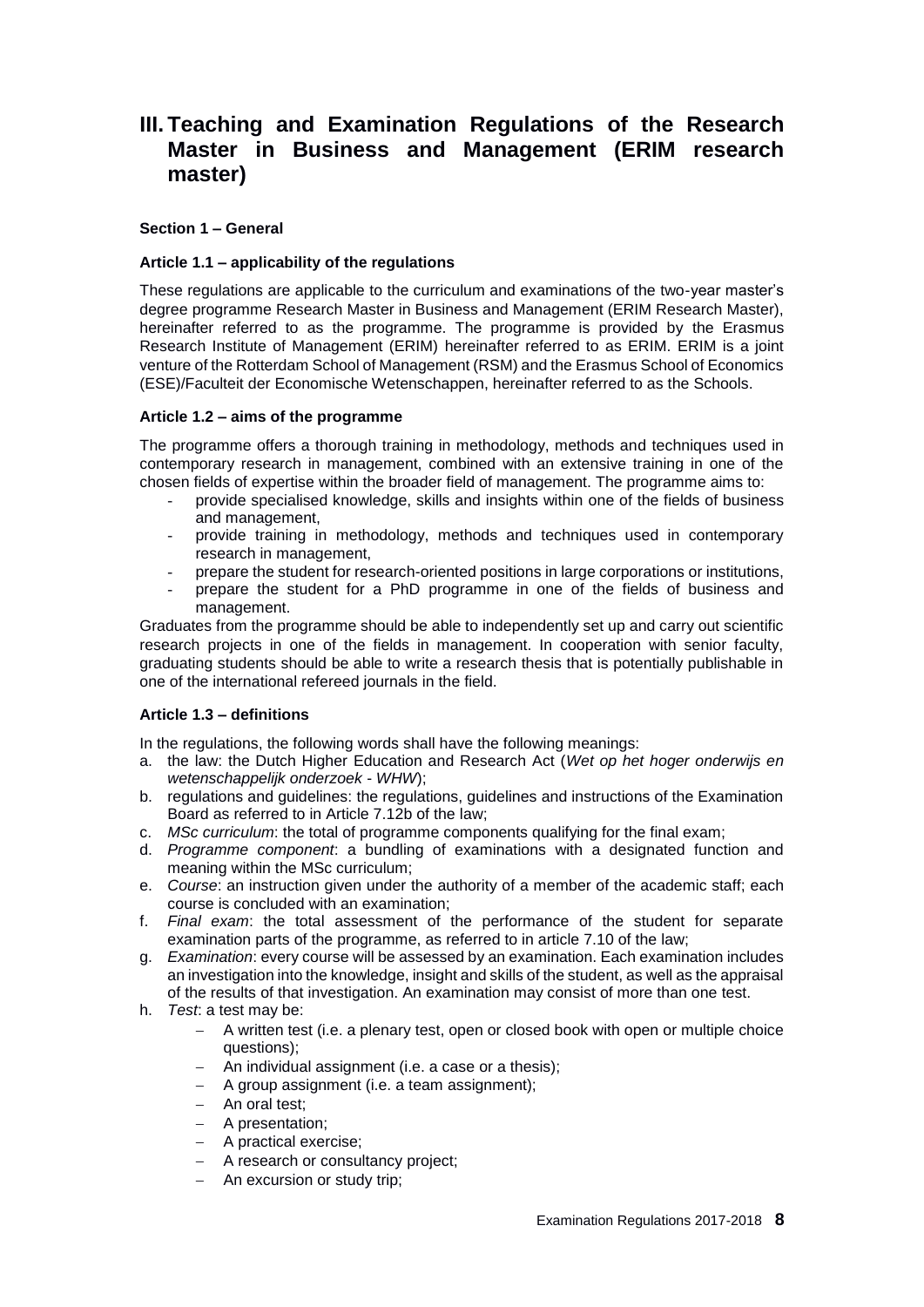- An internship;
- Participation performance.
- i. ects: abbreviation of "European Credit Transfer System". One ects represents 28 hours of study;
- j. student: a person who is enrolled at the university in order to pursue the study course and/or to take the exams and examinations of the programme; for the further application of these regulations, this word also means an enrolled 'extraneus';
- k. Examination Board: the board referred to in Article 7.12 of the law for supervising the examinations and organisation and coordination of the examinations of the programme;
- l. academic year: the academic year runs from 1 September to the following 31 August (inclusive);
- m. Academic Director / Director Doctoral Programme: the person who is responsible for the general management of the programme;
- n. Scientific Director ERIM: the person who is responsible for the general management of ERIM;
- o. dean: the dean of the Rotterdam School of Management (RSM) (administratively responsible faculty);
- p. the Schools: the Rotterdam School of Management (RSM) and the Erasmus School of Economics (ESE), of the Erasmus University Rotterdam;
- q. academic personnel: fellows and members of ERIM or equivalent.

# <span id="page-8-0"></span>**Article 1.4 – degree**

- 1. The one who has successfully passed all the examination parts of the programme will obtain the degree of Master of Science (MSc) in Research Master in Business and Management.
- 2. The obtained degree will be written down on the Master´s degree certificate.

# <span id="page-8-1"></span>**Article 1.5 – programme language**

The programme language – teaching and examinations – is English.

# <span id="page-8-2"></span>**Article 1.6 – compulsory educational activities**

- 1. Teaching of the programme in principle takes place on a small-scale basis to enable students to obtain knowledge, skills and attitudes in the best possible way. The basic assumption, therefore, is that the students take part in all activities.
- 2. If students are prevented from participating in certain educational activities due to special circumstances, they should report this to the instructor concerned in advance. In such cases, without prejudice to the regulations that apply to giving and assessing examinations of particular subjects, instructors may assign alternative activities.

# <span id="page-8-3"></span>**Article 1.7 – Evaluation of education**

- 1. The programme director will be responsible for ensuring the evaluation of education.
- 2. The programme director will inform the faculty council and the programme committee of the method and frequency with which components of the curriculum are to be evaluated.
- 3. The programme director will inform the faculty council and the programme committee of the outcomes of the evaluation, the amendments made as a result of this and the effect of the actual amendments.

# <span id="page-8-4"></span>**Section 2 – Composition of the Master programme**

# <span id="page-8-5"></span>**Article 2.1 – full-time / part-time**

Within the scope of the law, the programme is only offered full-time.

# <span id="page-8-6"></span>**Article 2.2 – study load of the programme**

- 1 The programme has a study load of 120 ects
- 2 The total study load consists of 60 ects in the first year and 60 ects in the second year.
- 3 The study load is expressed in whole ects.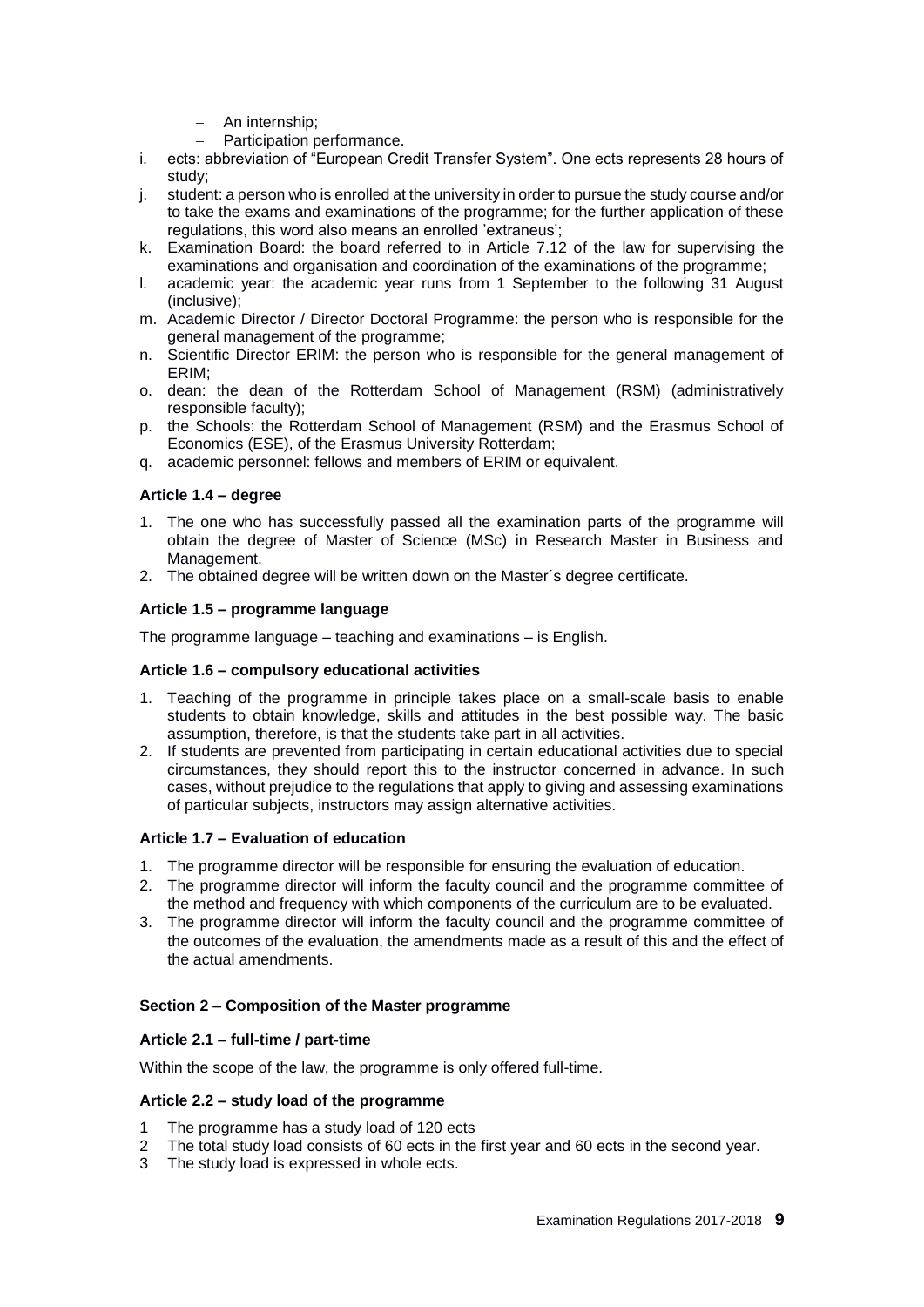# **Article 2.3 – composition of the programme**

1 The exam of the programme is as follows:

| <b>Examination parts:</b>                                                                                                        | <b>ECTS</b> |
|----------------------------------------------------------------------------------------------------------------------------------|-------------|
| <b>First Year</b>                                                                                                                |             |
| <b>Foundation courses</b>                                                                                                        |             |
| <b>Behavioural Foundations</b>                                                                                                   | 3           |
| <b>Economic Foundations</b>                                                                                                      | 3           |
| <b>Management Foundations</b>                                                                                                    | 3           |
|                                                                                                                                  |             |
| Methodology courses<br>Students follow at least 20 ECTS of the methodology courses below<br>(depending on their specialisation): |             |
| Philosophy of Science                                                                                                            | 5           |
| Research Methodology and Measurement                                                                                             | 5           |
| <b>Statistical Methods</b>                                                                                                       | 6           |
| <b>Qualitative Methods</b>                                                                                                       | 5           |
| <b>Applied Econometrics</b>                                                                                                      | 5           |
| Stochastic Models and Optimisation                                                                                               | 4           |
| <b>Mathematics and Statistics</b>                                                                                                | 4           |
| Programming                                                                                                                      | 4           |
| Microeconomics                                                                                                                   | 5           |
|                                                                                                                                  |             |
| <b>Specialisation courses</b>                                                                                                    |             |
| One or more examination parts with a total minimum amount of 20 ECTS                                                             | 20          |
|                                                                                                                                  |             |
| <b>Seminars and Skill courses</b>                                                                                                |             |
| <b>English Course</b>                                                                                                            | 4           |
| <b>Presentation Skills</b>                                                                                                       | 2           |
| <b>Publishing Strategy</b>                                                                                                       | 1           |
| <b>Research Seminars</b>                                                                                                         | 2           |
| Scientific Integrity                                                                                                             | 1           |
| Second Year                                                                                                                      |             |
| Advanced methodology courses                                                                                                     |             |
| One or more examination parts with a total minimum amount of 10 ECTS                                                             | 10          |
|                                                                                                                                  |             |
| Advanced specialisation courses,                                                                                                 |             |
| One or more examination parts with a total minimum amount of 10 ECTS                                                             | 10          |
|                                                                                                                                  |             |
| Advanced electives                                                                                                               |             |
| One or more examination parts with a total minimum amount of 10 ECTS                                                             | 10          |
| <b>Master Thesis Proposal</b>                                                                                                    | 5           |
| <b>Master Thesis</b>                                                                                                             | 25          |
|                                                                                                                                  |             |

Students may choose one of the following specialisations

- Business Processes, Logistics and Information Systems (LIS)

- Organisation (ORG)

- Marketing (MKT)
- Finance & Accounting (F&A)
- Strategy and Entrepreneurship (STR)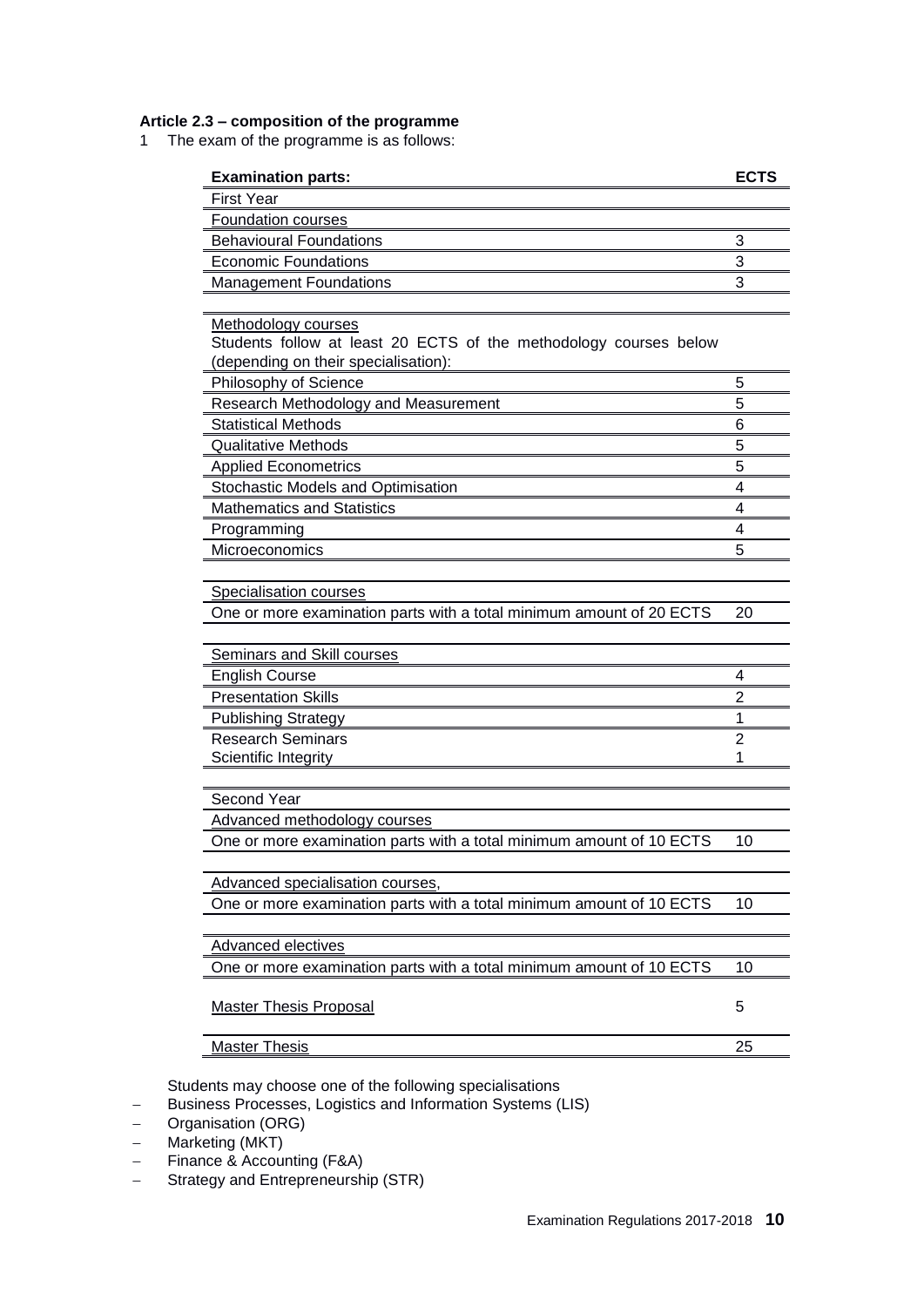- 2. The further descriptions of the examination parts referred to in paragraph 1 including obligatory practicals, as stated in the most recent version of the Research Master in Business and Management Study Guide, constitute an integral part of these Teaching and Examination Regulations, without prejudice to the other provisions set out in these regulations.
- 3. Each year the Academic Director will provide a list of approved courses. Students may choose the advanced methodology courses, advanced specialisation courses and advanced electives from this list.
- 4. Students may also choose courses not included in the list as mentioned in paragraph 3 which are taught at other Master programmes at Erasmus University Rotterdam, Master programmes offered by other universities in the Netherlands or abroad, or from courses offered by academic networks and institutions, after approval by the Academic Director of the programme and the Examination Board. Written approval by the Examination Board is required before the start of the course.
- 5. The Examination Board has the right to assign credits (ects) to courses taken outside the programme, irrespective of the credits or study hours assigned to these courses in any other programme.

# <span id="page-10-0"></span>**Article 2.4 – exemption from obligatory practicals**

In exceptional cases, the Examination Board can grant exemption from the obligation to take part in practicals. In that case, the Examination Board can decide that the practicals should be carried out in another way, to be determined by the Examination Board.

# <span id="page-10-1"></span>**Article 2.5 – exemption from examination parts**

In principal, no exemptions from examination parts will be granted.

# <span id="page-10-2"></span>**Article 2.6 – permission to proceed to the second year**

Every year, no later than the 31st of August, the Examination Board determines whether a firstyear student will be allowed to the second year. A minimum requirement is that the student has successfully completed 45 ECTS.

# <span id="page-10-3"></span>**Section 3 – Admission**

# <span id="page-10-4"></span>**Article 3.1 – admission statement**

With due observance of the regulations by law concerning admission and enrolment, eligible for admission to the programme is the one who has acquired the admission statement given by the Examination Board on behalf of the Board of the Erasmus University Rotterdam.

# <span id="page-10-5"></span>**Article 3.2 – admissions board**

In order to determine eligibility for admission to the programme, the Admissions Board advises the Examination Board.

The committee is comprised of:

- The Academic Director, who is also the chair;
- At least one member appointed from the other ERIM fellows and members.

The Scientific Director ERIM appoints the committee member(s).

# <span id="page-10-6"></span>**Article 3.3 –selection**

A selection process is part of the admission procedure, and is aimed at selecting students who show potential for high academic performance. The Admissions Board will carefully consider and evaluate test grades, knowledge, insights and skills of the applicant. The committee may request experts within or outside the university to assess the applicant's knowledge, insights and skills in particular areas, in addition to a review of tests, written documents of qualifications gained.

In order to determine eligibility for admission, the Admissions Board will check whether the applicant fulfils or will fulfil the requirements, listed in Article 3.4, before the established deadline date. In its evaluation the committee will consider the applicant's motivation and ambition with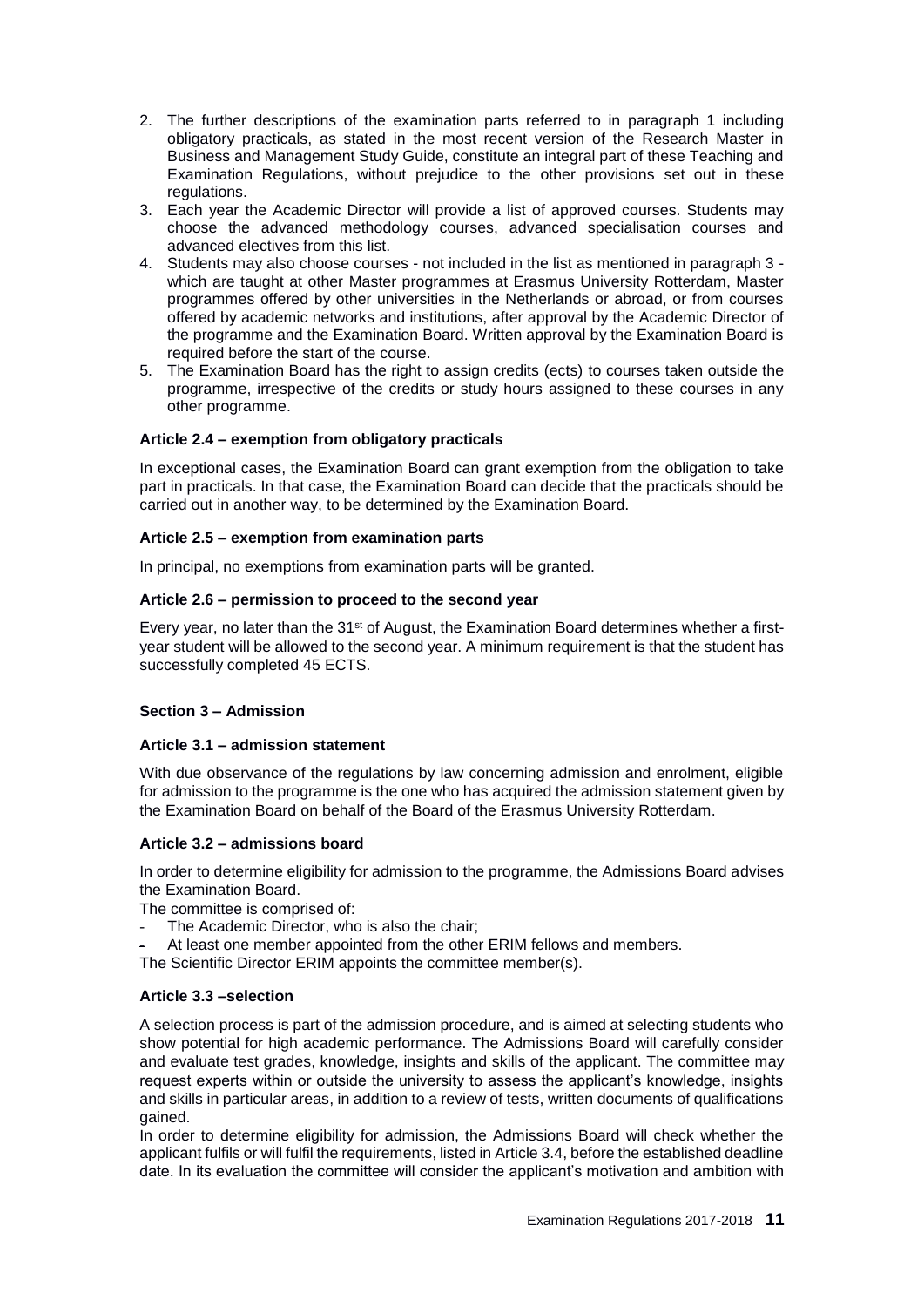respect to the programme of study in question, as well as the applicant's command of the language in which the programme is given.

Other admission criteria being equal, preference is given to candidates who show capacity for higher academic performance.

# <span id="page-11-0"></span>**Article 3.4 – requirements**

Applicants should fulfil the next requirements:

- a. have at least a university Bachelor's diploma in a field related to management (preferably business administration, economics, econometrics, psychology or engineering).
- b. a minimum score of 85% in either the GMAT (Graduate Management Admission Test) or GRE test (Graduate Record Examinations). Scores that are more than five years old are not valid and will not be considered.
- c. For non-native English speakers, a TOEFL score of at least 100 on the internet based test or 600 on the paper based test is required. For IELTS a minimum score of 7.5 is required. The language test results should not be older than two years.
- d. Attach letters of recommendation supporting their capability and aspirations, CV and interview with the Doctoral Admissions Committee.

## <span id="page-11-1"></span>**Article 3.5 – admission to the second year**

- 1. Applicants that have a master's degree in a field related to management may be admitted by the Examination Board to the second year of the programme. In addition to satisfying the above criteria, applicants should also
	- a. show course results for the master programme in the top two deciles of their cohort, and
	- b. provide the Admissions Board with a detailed motivation letter.
- 2. Entrance in the second year will only be allowed if it can be convincingly argued that the student, by the end of the second year, will be able to achieve the same level of education and training as students who started in the first year.
- 3. As an exception to paragraph 1, students holding a master's degree that are allowed to enter in year 2 of the programme, according to Articles 3.3 and 3.4, will be exempted from a subset of the exam components, with a maximum of 60 ects.
- 4. The Examination Board will determine the exemptions referred to in paragraph 2 after evaluating the components of the previous master programme of the student.

# <span id="page-11-2"></span>**Article 3.6 – tuition fee waiver**

- 1. The dean of the faculty can grant up to a maximum of 25% of the intake of students with the nationality of a country from outside the European Economic Area (EER) a tuition fee waiver as specified in Article 1a of the Regulation for Institutional fees for tuition and examinations for the Academic year 2017-2018 (Regeling Instellingstarieven voor Collegegeld en examengeld voor het studiejaar 2017-2018). By granting the waiver the tuition fee for the student will be reduced to the level of a student with the nationality of an EER country.
- 2. The dean grants a waiver only to students who have a formal proof of admission and have shown their outstanding scientific talent through excellent results in their previous education and meet the requirements as specified in article 3.4.
- 3. The student needs to submit a written request for granting a tuition fee waiver to the Admissions Board before his/her registration to the Master programme.
- 4. The decision about the request of the student will be announced to the student in writing and can be appealed against. Both, the decision about granting a tuition fee waiver as well as the proof of admission need to be provided by the students at the time of registration for the Master programme.

### <span id="page-11-3"></span>**Section 4 – Taking Examinations**

## <span id="page-11-4"></span>**Article 4.1 – time periods and frequency of examinations; examination schedule; reexaminations and extra opportunities to take examinations**

1 The opportunity to take written tests belonging to the examination parts referred to in Article 2.3 is given twice per academic year.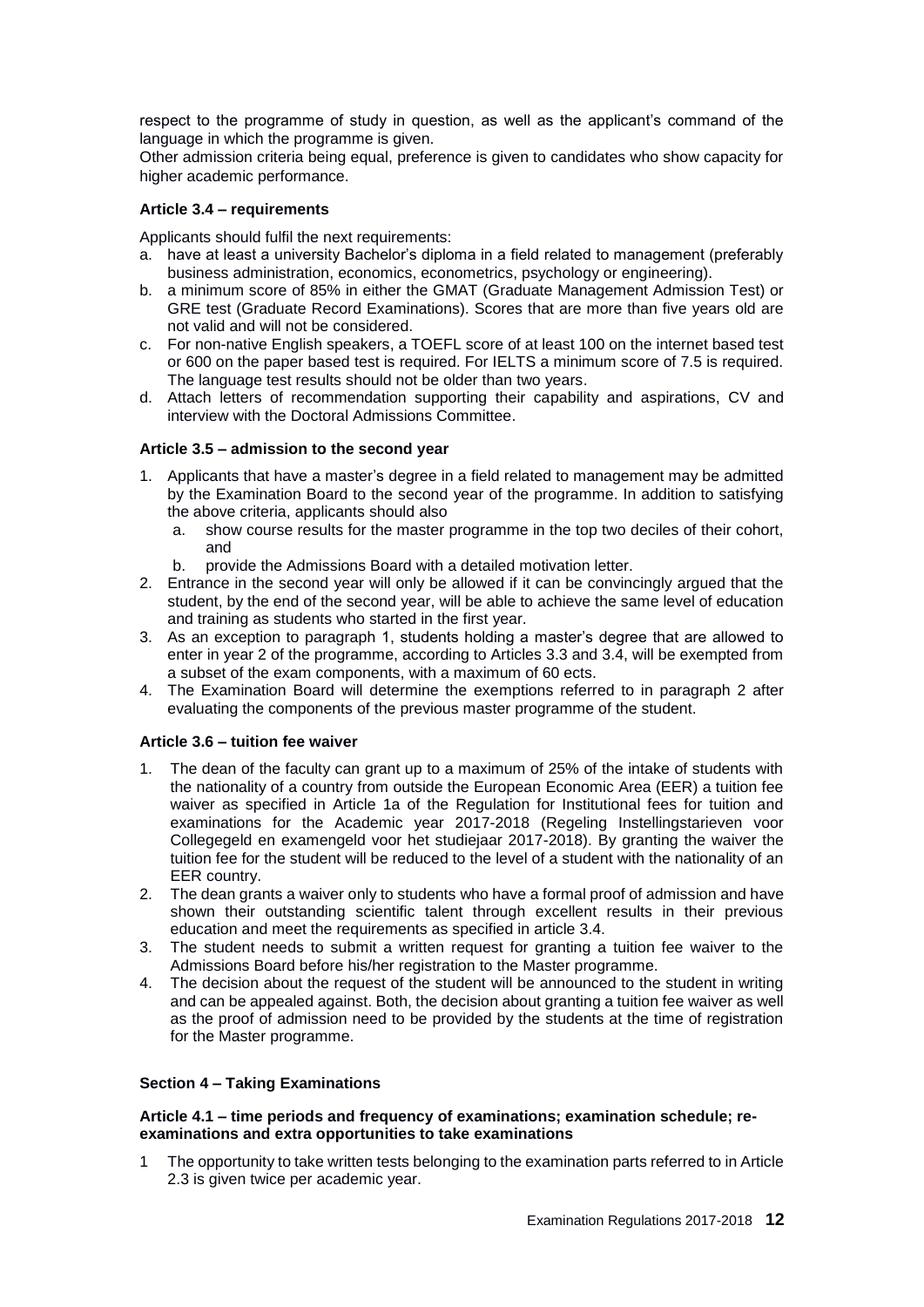- 2 In derogation from the provisions set out in paragraph 1, the opportunity to take a written examination belonging to an examination part for which the instruction is the last to be taught in a specific academic year, is given twice more in the subsequent academic year, with the exception of electives.
- 3 Examinations that are taken in a way other than written can be taken at least once per year.
- 4 The student has a free choice in the number of times that he/she wishes to take a written examination. The result for the examination is established on the last test result obtained. If the material to be studied for a course has changed, the subsequent examinations will reflect the new material.
- 5 Without prejudice to applicable regulations regarding a period free of examinations, and with due observance of the other provisions set out in these regulations, and of the Regulations and Guidelines established by the Examination Board, the Academic Director establishes an examination schedule before the start of the academic year. In the event of urgent exceptional circumstances, the Academic Director can change the examination schedule during the academic year, provided that the change is announced in good time, and no later than the start of the enrolment period of the examination period concerned, via Erasmus Magazine and Blackboard.
- 6 In exceptional cases the Examination Board can, at the request of the student, decide that an extra opportunity to take an examination will be offered, in derogation from the examination schedule.
- 7 If no indication is given in these regulations concerning how many times per academic year an examination can be taken, because that examination relates to an examination part that is not taught in the study programme, the provisions on this matter in the relevant Teaching and Examination Regulations are applicable, unless the Examination Board has made a decision in derogation from these, on the understanding that it must be possible to take the examination at least once per academic year.

# <span id="page-12-0"></span>**Article 4.2 – form of the examinations**

- 1 The examinations of the programme are taken according to the test types described in Article 1.3 sub h. Furthermore, attendance requirements may be set as a prerequisite for assessment, provided that this is well substantiated by the examiner and published in the course manual. The Examination Board may allow deviations from this rule.
- 2 If the Examination Board decides that the form as referred to in the foregoing paragraphs shall be different, it will announce this to the students no later than two months before the examination is to be held.
- 3 The elaborations in the form of the examinations as referred to in paragraph 1, stated in the most recent version of the study guide for the study programme, constitute an integral part of these Teaching and Examination Regulations, without prejudice to the other provisions set out in these regulations.
- 4 In exceptional cases the Examination Board may, at the request of the student, decide to permit derogations from the provisions set out in paragraph 1.
- 5 Physically or sensorially handicapped students are offered the opportunity to take the examinations in a manner adapted as far as possible to their individual handicap. The Board will, if necessary, obtain expert advice before making a decision.

# <span id="page-12-1"></span>**Article 4.3 – oral examinations**

- 1 No more than one person will be given an oral examination at a time, unless the Examination Board has decided otherwise.
- 2 An oral examination is taken in public, unless in an exceptional case the Examination Board or the examiner concerned has decided otherwise, or the student has objected to this.
- 3 An oral test assessed by one examiner only, will be audio recorded. The Examination Board will archive the audio file for two years after the assessment.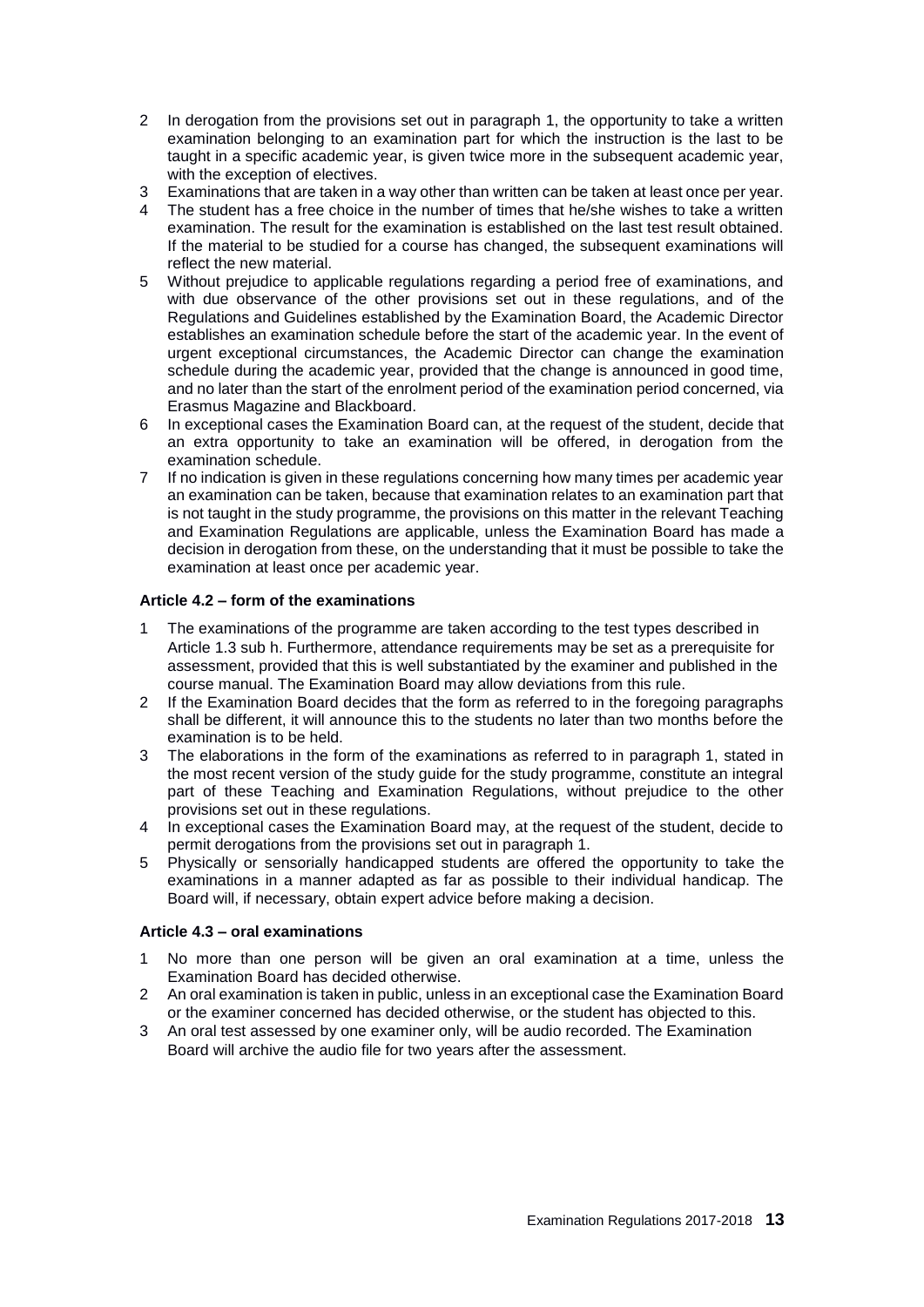# <span id="page-13-0"></span>**Section 5 – Result of Examinations**

# <span id="page-13-1"></span>**Article 5.1 – determining, announcing and recording results of examinations; deadlines**

- 1 After an oral examination has been taken, the examiner determines the result immediately, and gives the student a written notification. The student hands this notification over to the Erasmus Student Service Centre (ESSC).
- 2 The examiner determines the result of a written examination as soon as possible, and no later than four weeks after the day on which it was taken. In the event of *force majeure*, the Examination Board can permit derogation from this deadline.
- 3 The Examination Administration (EA) checks compliance with the deadline mentioned in the previous paragraph, and in the event that it is likely to be exceeded, reports this in good time to the chairman of the Examination Board.
- 4 With regard to an examination that is to be taken in a manner other than oral or written, the Examination Board decides in advance in what way and within what period the student will be given a written notification of the result.
- 5 The examiner immediately reports the result to the Exam Section Business Research of the Student Administration Bureau, which then informs the student of this in writing.
- 6 The Exam Section Business Research of the Student Administration Bureau is responsible for recording the results of exams and examination parts. This Office also records what certificates have been presented to a student. No information about recorded data, with the exception of data about the certificates awarded, is given to anyone other than the student, the Examination Board, the directors of the study programme, the ERIM Board, the Board of the Erasmus University, the student advisor, the student counsellor and the Examination Appeals Board (*CBE*). With the permission of the student, there may be derogation from the provisions set out in the last sentence.
- 7 The involvement of the Exam Section Business Research of the Student Administration Bureau as referred to in the previous paragraphs is without prejudice to the provisions in this matter determined by the Board of the Erasmus University.
- 8 The written certificate concerning the result of an examination contains information about the way in which the student can lodge an appeal with the Examination Appeals Board (*CBE*).

# <span id="page-13-2"></span>**Article 5.2 – period of validity**

- 1 Unless otherwise mentioned, the term of validity for passed courses including approved courses of another degree programme – is in principle unlimited.
- 2 In derogation from the preceding paragraph and as long as the final exam has not been passed yet, the Examination Board, in consultation with the Academic Director concerned, may declare the term of validity of a course that has been passed more than six years ago expired if – in its judgement – the knowledge, insights and skills taught during the course have become obsolete. In that case, the Examination Board can impose an additional or alternative course or examination, before the student may pass the final exam.
- 3 If the examination of a course is composed of more than one test, the term of validity of each test shall be limited to the academic year in which the tests are taken, unless the examiner explicitly determined otherwise in the course manual.

#### <span id="page-13-3"></span>**Article 5.3 – Feedback and perusal**

- 1 As soon as possible but no later than four weeks after the written test, the examiner will give generic feedback. The examiner will provide information about the content of the written test and the correct answers/answer models in an explanatory session or via another approved medium. This offers students the opportunity to review the questions and assignments of the exam concerned, along with the answer models and criteria for assessment. The examiner sets the date, time and procedure of the feedback. The feedback must be realistically managed and the use of appropriate media (such as BlackBoard) is allowed.
- 2 As soon as possible or at the same feedback session but no later than four weeks after the feedback, students will have the opportunity to peruse their own assessed exam. The examiner may determine that the perusal is only for students who registered for it and/or who have attended the feedback meeting. The examiner sets the date, time, location and procedure of the perusal.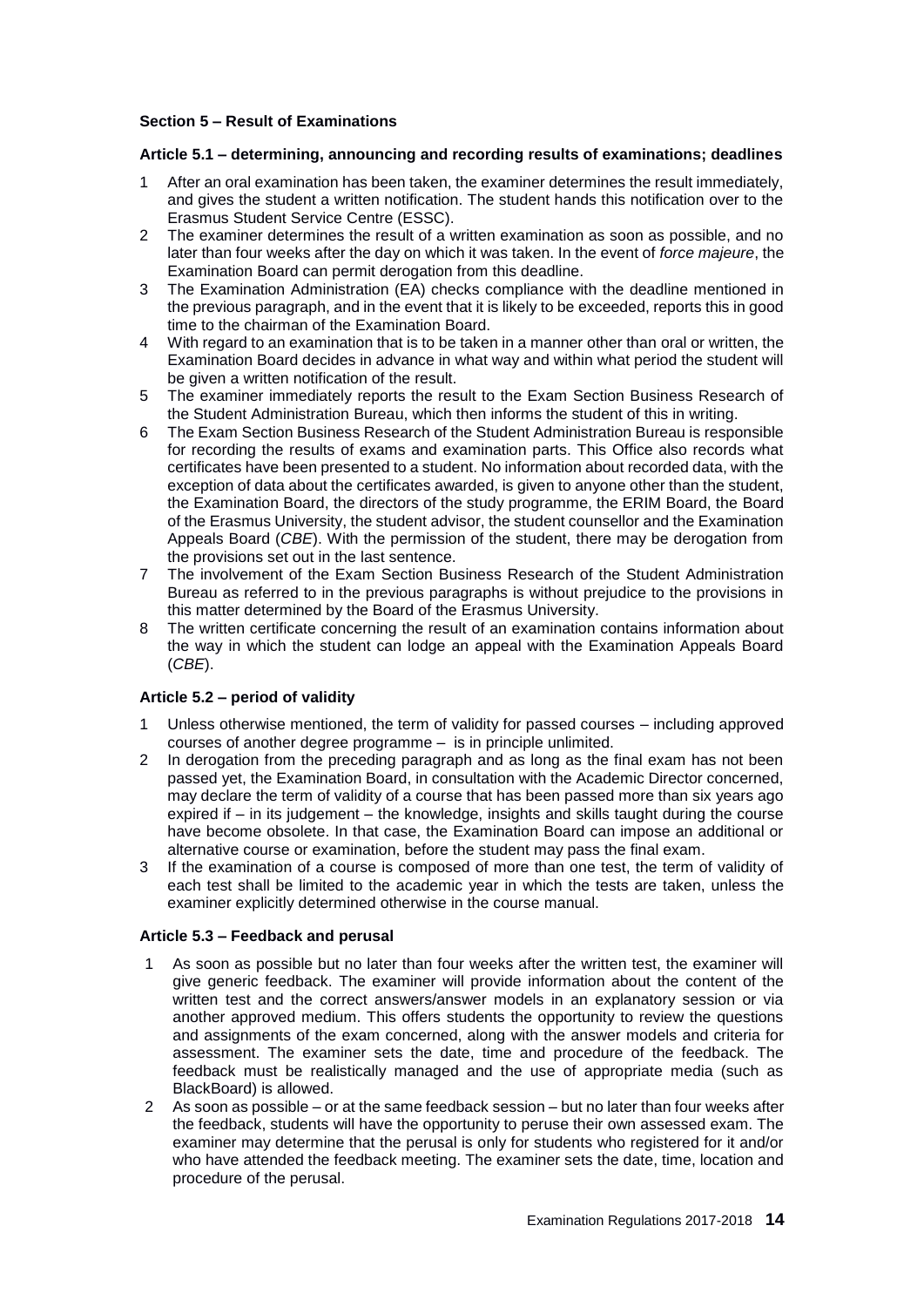3 In the event that a student can demonstrate that he/she was prevented from being present at the assigned location and time for the feedback or the perusal due to force majeure, at the request of the student an alternative opportunity will be offered, if possible within the term mentioned in paragraph 2.

# <span id="page-14-0"></span>**Article 5.4 - Archiving period of written examinations**

- 1. The assignments, answers and the assessment of the written examinations will be archived (in paper or electronic form) for two years after the assessment.
- 2. The Thesis and the assessment thereof will be archived (in paper or electronic form) for seven years after the assessment.

## <span id="page-14-1"></span>**Section 6 – Result of the Exam**

## <span id="page-14-2"></span>**Article 6.1 – the result of the exam**

- 1 After all the examination parts of the exam have been taken, the result of the exam is determined by the Examination Board.
- 2 In derogation from the provisions set out in paragraph 1, the Examination Board may, before determining the result of the exam, conduct an investigation itself into the knowledge of the student with regard to one or more examination parts of the study programme, if and insofar as the results of the examinations concerned give it cause to do so.
- 3 In derogation from the provisions set out in paragraph 1, the result of the exam will not be determined by the Examination Board for students who have not yet fulfilled all the requirements mentioned in article 3.4.

## <span id="page-14-3"></span>**Section 7 – Final and Implementation Provisions**

## <span id="page-14-4"></span>**Article 7.1 - amendments**

- 1 Amendments to these regulations will be adopted by the dean through a separate decree.
- 2 No amendments will be made that are applicable to the current academic year, unless the interests of the students are, in reason, not thereby prejudiced.
- 3 Moreover, amendments must not influence, to the detriment of the students any other decision, which has been taken with respect to a student by the Examination Board by virtue of these regulations.

#### <span id="page-14-5"></span>**Article 7.2 – Hardship clause**

In very exceptional individual circumstances, in which application of one or more of the provisions set out in these regulations leads to evidently unreasonable and/or unfair situations with regard to a student, a student can submit a request in writing, and with reasons, for derogation from the said provision(s) to the Examination Board. The Examination Board may, after consulting the relevant examiner(s) and the student advisor or student counsellor, derogate from the said provision(s) in favour of the student. A decision to reject the student's request will not be made by the Examination Board until the applicant has been given the opportunity to present his or her case, if this is requested.

## <span id="page-14-6"></span>**Article 7.3 – announcement**

The dean is responsible for an appropriate announcement of these regulations, of the Regulations and Guidelines established by the Examination Board, and of amendments to these documents.

#### <span id="page-14-7"></span>**Article 7.4 – legal effect**

These regulations have legal effect from 1 September 2017.

Made by decree of the Dean of the Rotterdam School of Management (RSM)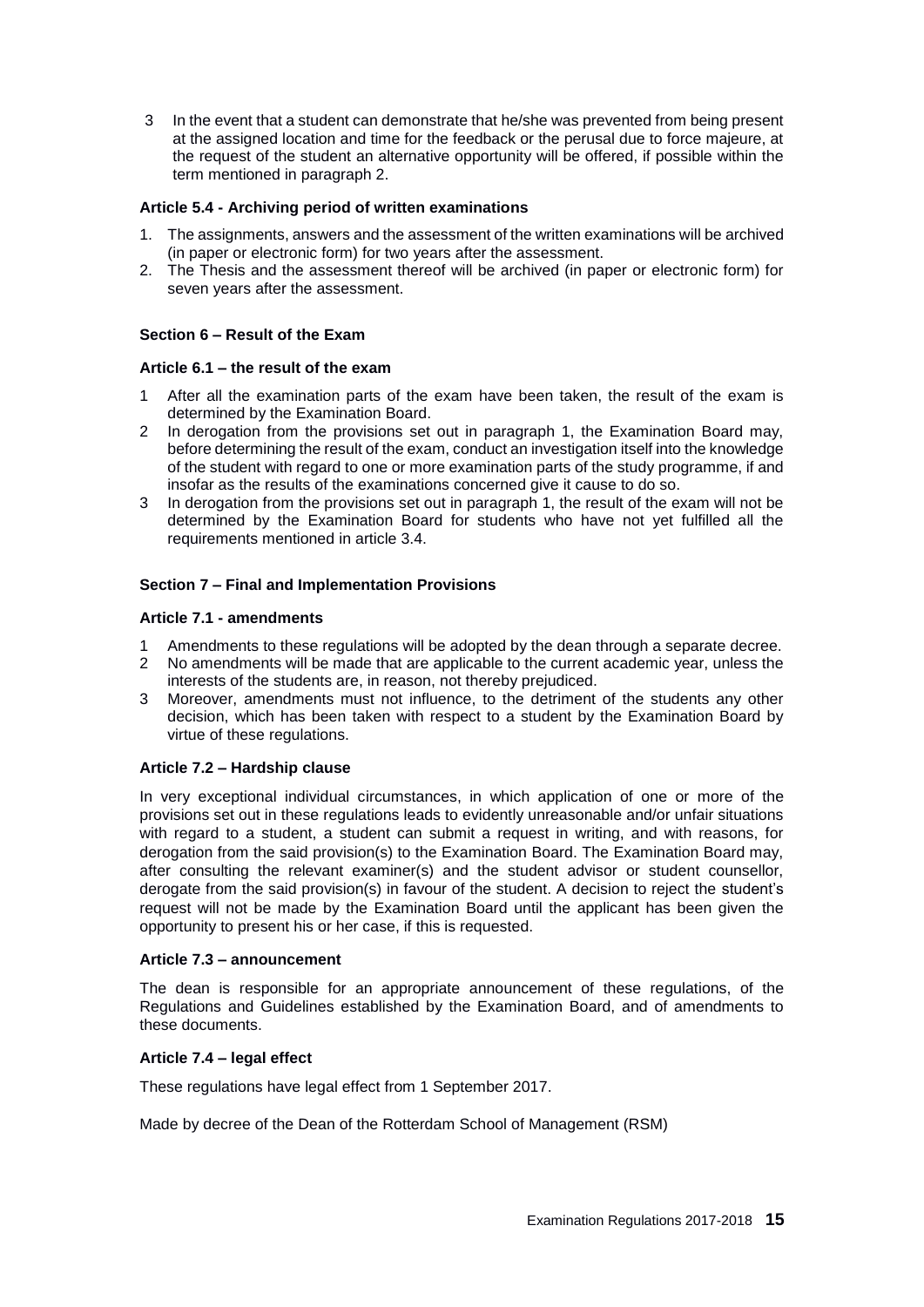# <span id="page-15-0"></span>**IV.Rules and Guidelines**

# <span id="page-15-1"></span>**Section 1 – General**

# <span id="page-15-2"></span>**Article 1.1 – applicability of the Regulations and Guidelines**

These Regulations and Guidelines are applicable to the examinations and the final exam of the two-year master's degree programme Research Master in Business and Management (ERIM research master), hereinafter referred to as the programme. The programme is provided by the Erasmus Research Institute of Management (ERIM) hereinafter referred to as ERIM. ERIM is a joint venture of Rotterdam School of Management (RSM) and the Erasmus School of Economics (ESE)/Faculteit der Economische Wetenschappen, hereinafter referred to as the **Schools** 

# <span id="page-15-3"></span>**Article 1.2 – definitions**

- 1 Unless differently mentioned, in these Regulations and Guidelines, the same definitions will be used as formulated in the Teaching and Examination Regulations of the programme.
- 2 Fraud: the action or negligence of a student as a result of which it is impossible, entirely or in part, to form a correct judgement concerning his/her or someone else's knowledge, insight and skills.

# <span id="page-15-4"></span>**Article 1.3 – day-to-day procedure of the Examination Board**

The Examination Board may assign portfolios to its members for taking care of daily procedure

## <span id="page-15-5"></span>**Article 1.4 – The authority to examine, the appointment of examiners**

- 1. For the purpose of conducting examinations and establishing the results thereof, the Examination Board appoints the examiners in compliance with the following rules:
	- a) At the start of the Academic Year the Examination Board appoints the examiners for the duration of that year;
	- b) Tenured and tenure track RSM academic staff (assistant professors, associate professors, endowed and full professors) as well as tenured RSM lecturers will be appointed as examiner for the teaching within their discipline (category 1 examiners);
	- c) At the request of the Department, other members of the RSM academic personnel (e.g. untenured lecturers, researchers, PhD-candidates) may be appointed as an examiner for a specific course (e.g. thesis trajectory) (category 2 examiners);
	- d) At the request of the Department, a former member of the RSM academic staff or a (former) member of academic staff of another School of the EUR or any other research university may be temporarily appointed as an examiner for a specific course (e.g. thesis trajectory). This person must meet the following requirements: a completed PhD, or a university master´s degree with demonstrable extensive experience in performing scientific research. Furthermore, at least a hospitality agreement is required (category 3 examiners);
	- e) A UTQ (University Teaching Qualification, in Dutch BKO) or equivalent is preferable;
	- f) An examiner who is appointed for the first time shall be mentored by an experienced examiner from the relevant Department.
- 2. In case of special circumstances, the Examination Board may grant exceptions to the above rules.
- 3. The examiners provide the Examination Board the information requested.
- 4. All appointed examiners shall be registered in the RSM's Examiners Register.
- 5. The Examination Board can suspend or withdraw the appointment as examiner if the person concerned persistently fails to comply with the applicable examination regulations or to deliver examinations that meet the minimum quality standards. The Examination Board will not do so until the person concerned in all fairness has had a chance to conform to the relevant rules.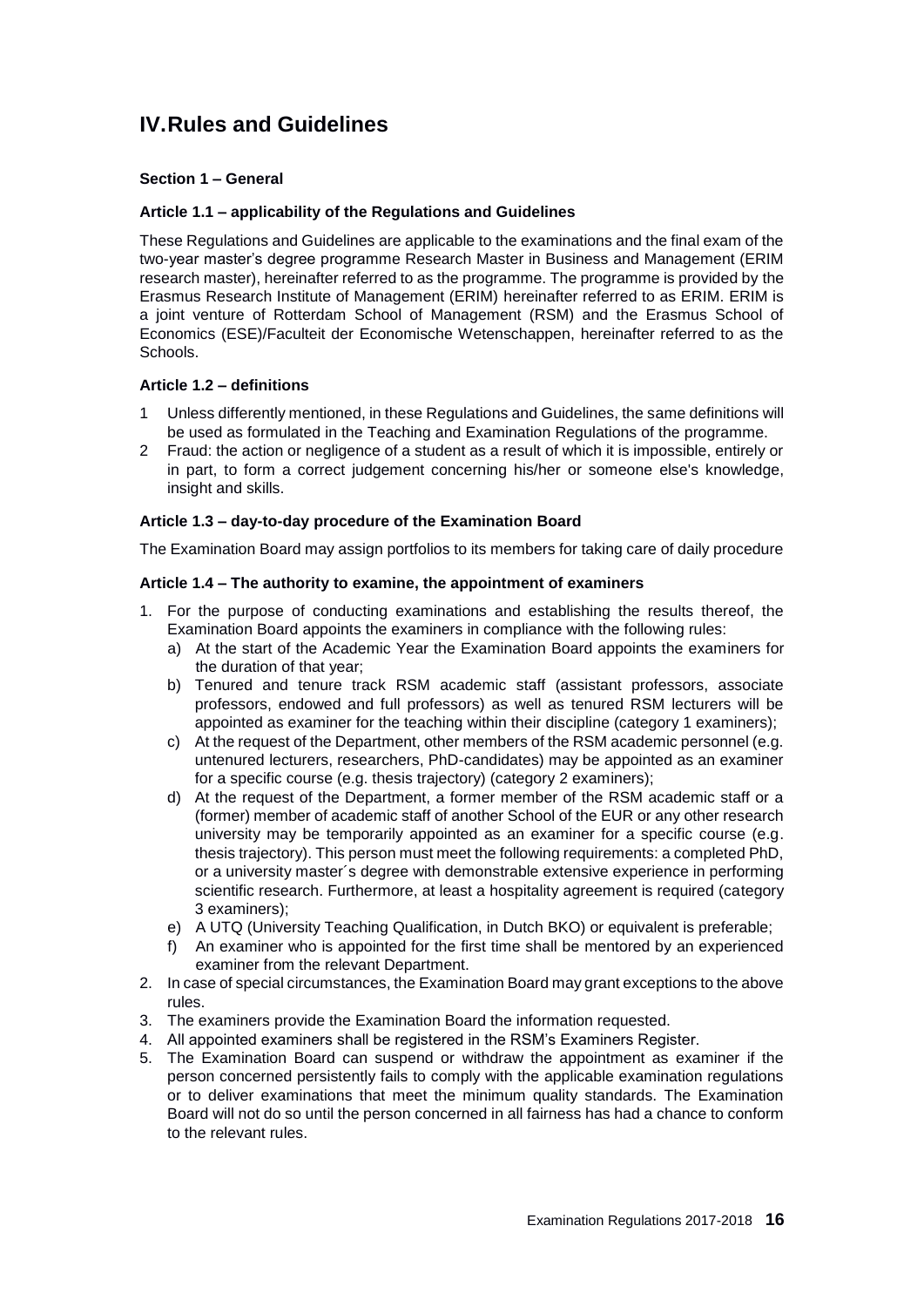# <span id="page-16-0"></span>**Article 1.5 – the criteria**

In the decision-making process the Examination Board employs the following criteria as a guideline – and in case of contrariety of criteria weighs the importance of employing one against another –:

- the preservation of the quality and selection criteria of each examination;
- $-$  the efficiency criteria, for example, expressed in terms of aiming to limit loss of time (wherever possible) for students who make rapid progress with their studies when preparing for examinations
- motivating students to interrupt their studies as soon as possible in cases where it is very unlikely that they will pass their examinations;
- protecting students from trying to take on too large a study load;
- tolerance towards students who, through circumstances beyond their control, have encountered delays during their studies.

## <span id="page-16-1"></span>**Section 2 – Exemptions**

## <span id="page-16-2"></span>**Article 2.1 – exemption from practical exercises**

- 1 A request for exemption from the obligation to take part in practical exercises, as referred to in Article 2.4 of the Teaching and Examination Regulations, should be submitted by the student in writing, with reasons and supported by documentation, to the Examination Board at least four weeks before the practical exercise for which exemption is requested is scheduled to begin. In exceptional cases, the Examination Board may permit derogation from the period stated in the last sentence.
- 2 The Examination Board makes a decision within four weeks of receiving the request. The student is informed immediately of the decision.

### <span id="page-16-3"></span>**Section 3 – Regulations concerning good course of things during examinations**

#### <span id="page-16-4"></span>**Article 3.1 – application for examinations**

- 1 A student who by virtue of his/her registration for the master is entitled to take final exams and examinations, should apply for them on time and correctly, in accordance with the provisions of or by virtue of these Regulations and Guidelines. The application term has been established per examination period in the examination schedule, as referred to in article 4.1 of the Teaching and Examination Regulations of the master.
- 2 In any examination period, the student may apply for no more than 8 examinations.
- 3 The head of the Student Administration Bureau can, with the approval of the Examination Board, establish specific rules for proper application for examinations, by virtue of the Teaching and Examination Regulations of the master and the Regulations and Guidelines of the Examination Board. These specific rules will be announced in a proper manner in sufficient time.
- 4 The Examination Board can derogate from the date of application referred to in paragraph 1 if the student, as a result of *force majeure*, has been unable to apply on time and correctly. Under certain circumstances, *force majeure* may be said to exist in the event of, for example, a student was unable to apply in the usual way (OSIRIS-online, in writing, another student) because of sickness or special family circumstances. The student should submit the request for this as soon as reasonably possible.
- 5 After the official registration deadline, students can still register at the ESSC counter up to two working days before a test, for an administrative fee of  $\epsilon$  20,00 per test. Students will receive a receipt that they should take to the test as proof of registration for the test. In case this late registration period of two working days of the ESSC has expired, students from RSM can still register, but only after paying  $\epsilon$  20,00 administration fee (no refund possible) via the online EBS paying system via this link: https://lateregistration.rsm.nl. This fee has to be paid on the day of the examination at the latest. If the payment is done, the student will receive a confirmation on the student e-mail account. In addition, the Examination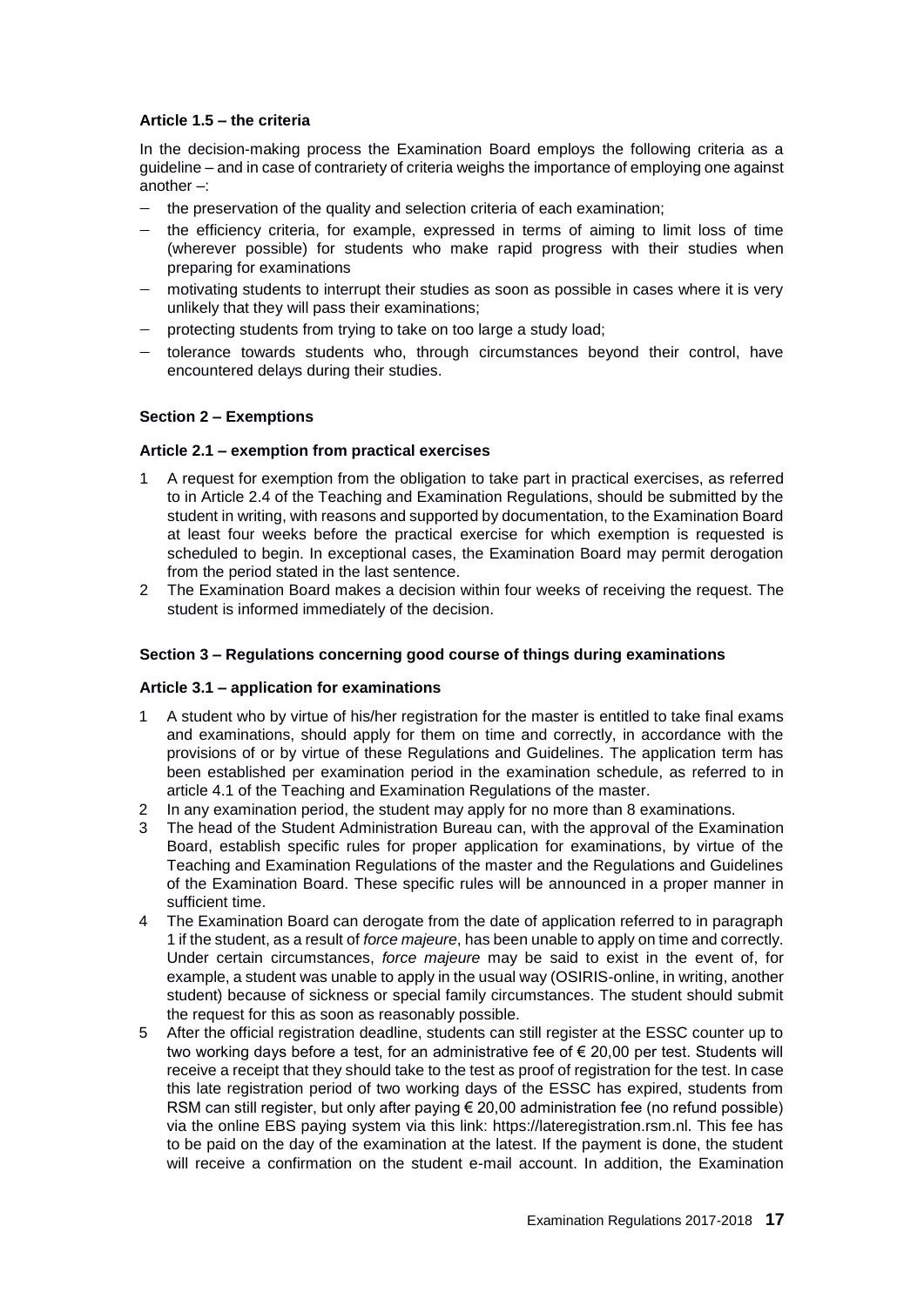Board will inform the Exam Administration and the Programme Manager that the grade for the test can be registered in Osiris.

- 6 Anyone who has not applied for a final exam or an examination in accordance with the provisions of or by virtue of these Regulations and Guidelines may not take part in the final exam or examination concerned. If, notwithstanding the foregoing, the student nevertheless takes part in the final exam or examination, the examiner or the Examination Board will not establish a grade.
- 7 Students who received a campus ban from the Executive Board of the EUR may not participate in the tests in the designated examination rooms and halls of the Woudesteincomplex of the EUR during the ban.

# <span id="page-17-0"></span>**Article 3.2 – entering and leaving the room in which the written examination is being held**

- 1 Only a student who has applied on time and correctly for the written test may take part in the test concerned, and will be admitted to the room where the written test is being held.
- 2 Admission to the hall where a written test is organized is declined fifteen minutes after the start of the written test concerned. A student who is admitted to the hall after the start of the examination concerned should ensure that he/she causes as little disturbance as possible to the students already present.
- 3 A student taking part in the test may not leave the room earlier than one hour after the start of that test. A student who leaves the test before the end of the test concerned should ensure that he/she causes as little disturbance as possible to the students still present.
- 4 A student taking part in the test may, on request and with the permission of the examiner or the invigilator, leave the test's hall a while to use the toilet as from one hour after the start of the written test until half an hour before the end of the test. This permission is granted only to one student at a time. In exceptional cases, the examiner or invigilator may derogate from these rules in favour of the student.
- 5 Personal belongings such as coats, bags, mobile phones, watches and other items that are not allowed to be used during the written test are not allowed to be brought into the hall where the test is held. These must be placed outside the test room in lockers, if available. If no lockers are available, coats must be placed over the chair. Bags must be closed and out of reach of the student. Watches, mobile phones and such must be switched off and out of reach of the student.
- 6 Scrap paper, examination questions, answers and other examination-related documents may not be taken from the room during and after the examination. Only when clearly indicated on the front page of the test paper, scrap paper may be taken by the student after the official examination time has elapsed.
- 7 The head of the Department for Exam Administration can, with the approval of the Examination Board, establish specific rules concerning entering and leaving the room in the Van der Goot (former M-) Building in which the written tests is being held, by virtue of the Teaching and Examination Regulations of the programme and the Rules and Guidelines of the Examination Board. These specific rules will be announced in a proper manner in sufficient time.

# <span id="page-17-1"></span>**Article 3.3 – general provisions concerning order during the written examination**

- 1 During the written examination, at least one examiner is present in the room where the written examination is being held.
- 2 On behalf of the Examination Board, the invigilators appointed for this purpose are charged with maintaining order during the written test. An examiner may act as invigilator.
- 3 Every student should comply with the instructions of the invigilator. If a student does not comply with the instructions of the invigilator, or does not obey his /her request, the invigilator may exclude him/her from taking further part in the test, with the consequence that no result will be established.
- 4 During the written test, the student must, at the request of the examiner or the invigilator, prove his/her identity with a valid proof of registration (student card) or another legally valid proof of identity.
- 5 Only a valid proof of registration (student card), another legally valid proof of identity, the registration verification, the exam paper and answer sheet, writing materials and a ruler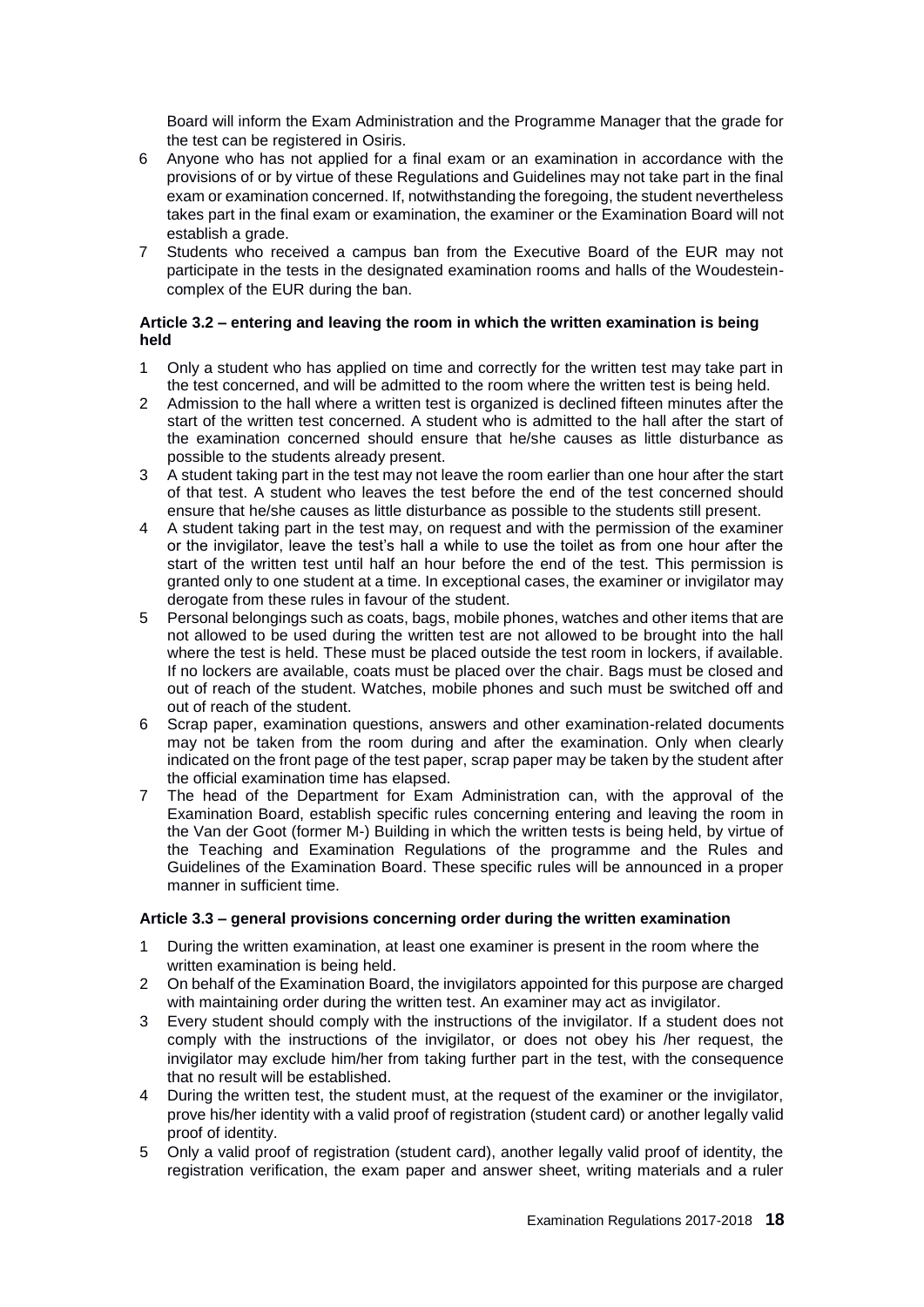may be placed on the candidate's desk. No study material such as a (graphical) calculator, literature or other sources of information may be placed on the student's desk unless explicitly authorized by the examiner in advance and stated on the front page of the test paper. These study aids (without any notes on them) are solely for the student's own use. During the examination the candidate is not allowed to make use of a dictionary. In addition, a maximum of one cold snack and one bottle of non-alcoholic drink are allowed for own use. The use of food and drink should not in any way cause inconvenience, at the discretion of the principal invigilator.

- 6 A student taking part in the test is obliged, on request of the invigilator, to show, and if requested, to hand over, the materials that he/she has with him/her.
- 7 Only the paper provided by EUR is to be used for the written test. The use of the student's own paper is not permitted.
- 8 A student taking part in the written test should write his/her name, signature and student /examination number on each sheet of paper that is handed in. The invigilator checks whether this has been done correctly before the test is handed in to him/her.
- 9 The head of the Department Exam Administration can, with the approval of the Examination Board, establish specific rules concerning the order during the written test in the Van der Goot (former M-) Building, by virtue of the Teaching and Examination Regulations of the programme and the Rules and Guidelines of the Examination Board. These specific rules will be announced in a proper manner in sufficient time.

## <span id="page-18-0"></span>**Article 3.4 – fraud**

- If in the matter of taking an examination, fraud within the meaning of Article  $1.2 is$ detected or suspected, this is set down in writing as soon as possible by the invigilator or the examiner whom he/she must call in. The invigilator or the examiner may ask the student to make available any items of evidence. A refusal to do this is recorded in the written report. The student is given the opportunity to add written comments to the written report of the invigilator or examiner. The written report and any written comments are handed over to the Examination Board as soon as possible.
- 2 The Examination Board or the examiner may exclude a student who has committed fraud from further participation in the examination during which the irregularity was detected, and/or take other appropriate measures. The exclusion has the consequence that no result will be established for the examination concerned. Before the Examination Board decides to make the exclusion, it gives the student the opportunity to give his/her account.
- 3 The other appropriate measures as referred to in paragraph 2 may consist of, among others, the following sanctions:
	- a reprimand;
	- b invalidation of the examination concerned;
	- c exclusion from one or more examinations;
	- d exclusion from one or more examination periods;
	- e a combination of the above measures to a maximum of exclusion for at most one year;
	- f in a serious case of fraud the Examination Board may advise the Executive Board to end the enrolment for the programme of the person concerned once and for all.

#### <span id="page-18-1"></span>**Section 4 – The examination**

## <span id="page-18-2"></span>**Article 4.1 – the questions and assignments, assessment plan, peer review protocol and publication exam questions**

- 1. The form of the examination of a course as mentioned in article 4.2 of the Teaching and Examination Regulations will be announced in the course manual.
- 2. The examination of a course must meet the following conditions: valid, reliable, transparent and efficient. These conditions are detailed in RSM's testing policy document.
- 3. The questions and assignments of the examination of a course do not go beyond the sources announced in advance from which the examination material is derived. These sources need to be announced in the course manual before the start of the course.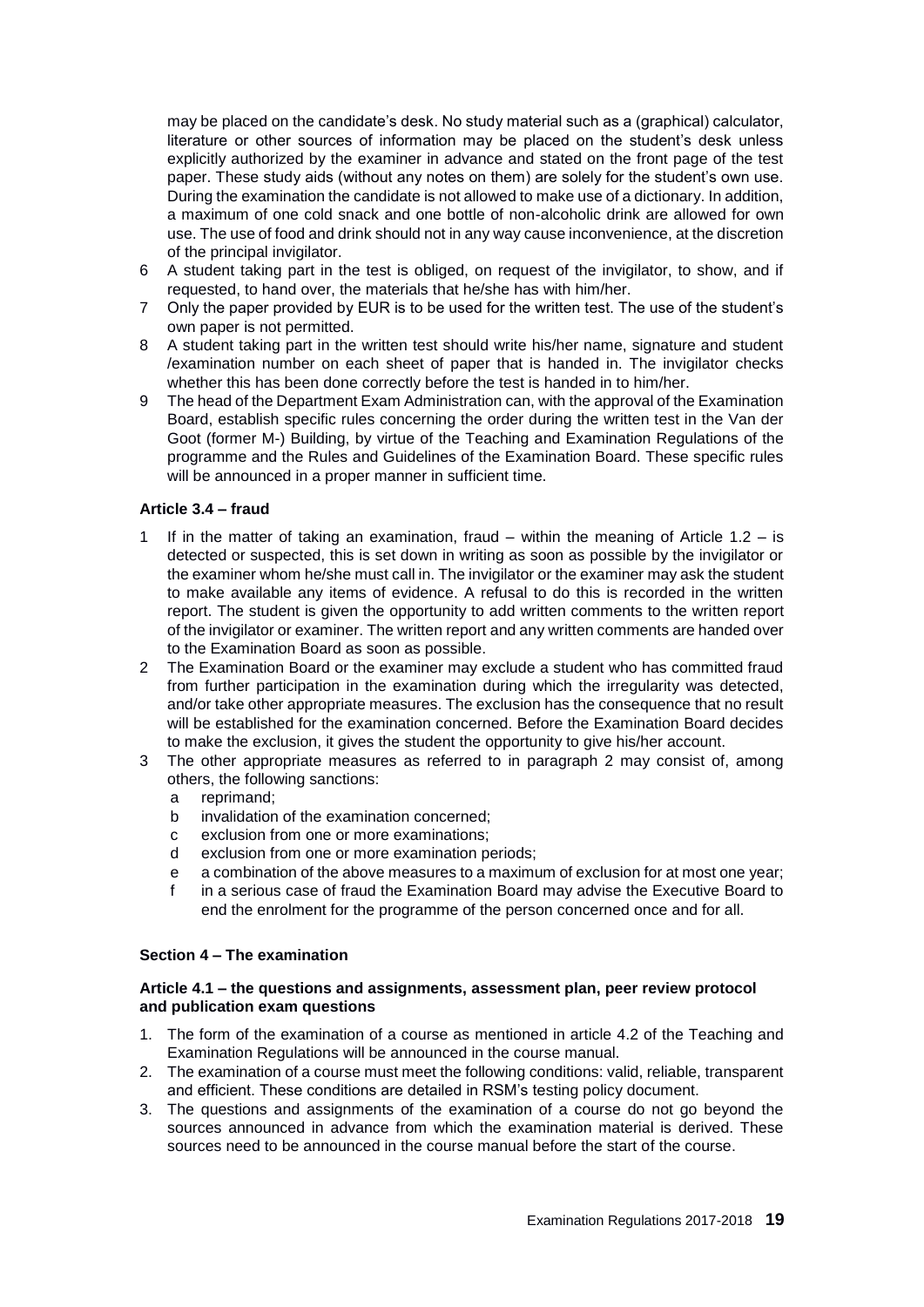- 4. The examination of a course is representative of the learning objectives of the course in terms of content and form and in line with the end terms of the degree programme. This is documented in a course assessment plan that will be published in the course manual.
- 5. The questions and assignments of an examination are clear and unambiguous, and are asked in such a way, or contain such instructions, that the student can know how comprehensive and detailed the answers must be.
- 6. Well in advance of a written test being held, the examiner gives the students the opportunity, if possible, to peruse a written sample of a similar examination, and also the model answers and the norms on the basis of which the assessment was made.
- 7. The duration of the examination is such that examinees have sufficient time, measured according to reasonable criteria, to answer the questions.
- 8. In advance of the test concerned being held, the examiner asks a colleague to check the test on the instructions mentioned in this article. The Examination Board may prescribe a peer review protocol.
- 9. The examiner will post the examination questions and (model) answers on Blackboard right after the exam so that students can check which questions they have answered (in)correctly. If a student lodges a complaint to the Examination Board then this information should be included to substantiate the complaint.
- 10. Upon the examiner's request the Examination Board may grant the examiner an exemption from posting the answers on Blackboard in the event of important reasons.

# <span id="page-19-0"></span>**Article 4.2 – the thesis and admission to the final exam**

- 1 The determination as to whether the conditions have been met for admission to the final exam shall be made by the Exam Section Business Administration of the Student Administration Bureau.
- 2 The thesis will be assessed by a thesis committee. This committee shall consist of at least three members: a coach, a  $1^{st}$  co-reader and a  $2^{nd}$  co-reader. The composition of the committee should furthermore meet the following criteria:
	- a The members of the thesis committee should be members or fellows of ERIM;
	- b Members who are not part of the academic staff or who come from outside ERIM, should obtain special disposition as examiner from the Examination Board. To this purpose, the student in question should submit a written application to the Examination Board;
	- c The coach shall have chief responsibility for the coaching and activities relating to the thesis. The 1st co-reader shall offer advice at critical times during the final thesis (for example evaluating the final thesis proposal, choice of theory, approval of thesis). The 2<sup>nd</sup> co-reader shall review the thesis after the final version has been handed in;
	- d The thesis committee shall assess the thesis immediately after sitting the exam. The assessment shall be unanimous. All members of the thesis committee should take part in the assessment. In case of circumstances beyond one's control, the final thesis may also be assessed by two members of the thesis committee;

At the request of the student; the Examination Board may deviate from the provisions of this paragraph, with the exception of the provisions under b.

# <span id="page-19-1"></span>**Section 5 – The assessment**

#### <span id="page-19-2"></span>**Article 5.1 – assessment criteria**

- 1 Wherever possible, assessment of written examinations, takes place on the basis of previously established model answers and criteria, which can be possibly modified as a result from correcting the examination.
- 2 The assessment method is sufficiently transparent that the examinees can see how the results of their examinations were arrived at.
- 3 In cases of examinations given and assessed simultaneously by more than one examiner, the Examination Board ensures that the examiners' assessment is based on the same criteria. If necessary, it shall appoint a supervising examiner for giving examinations.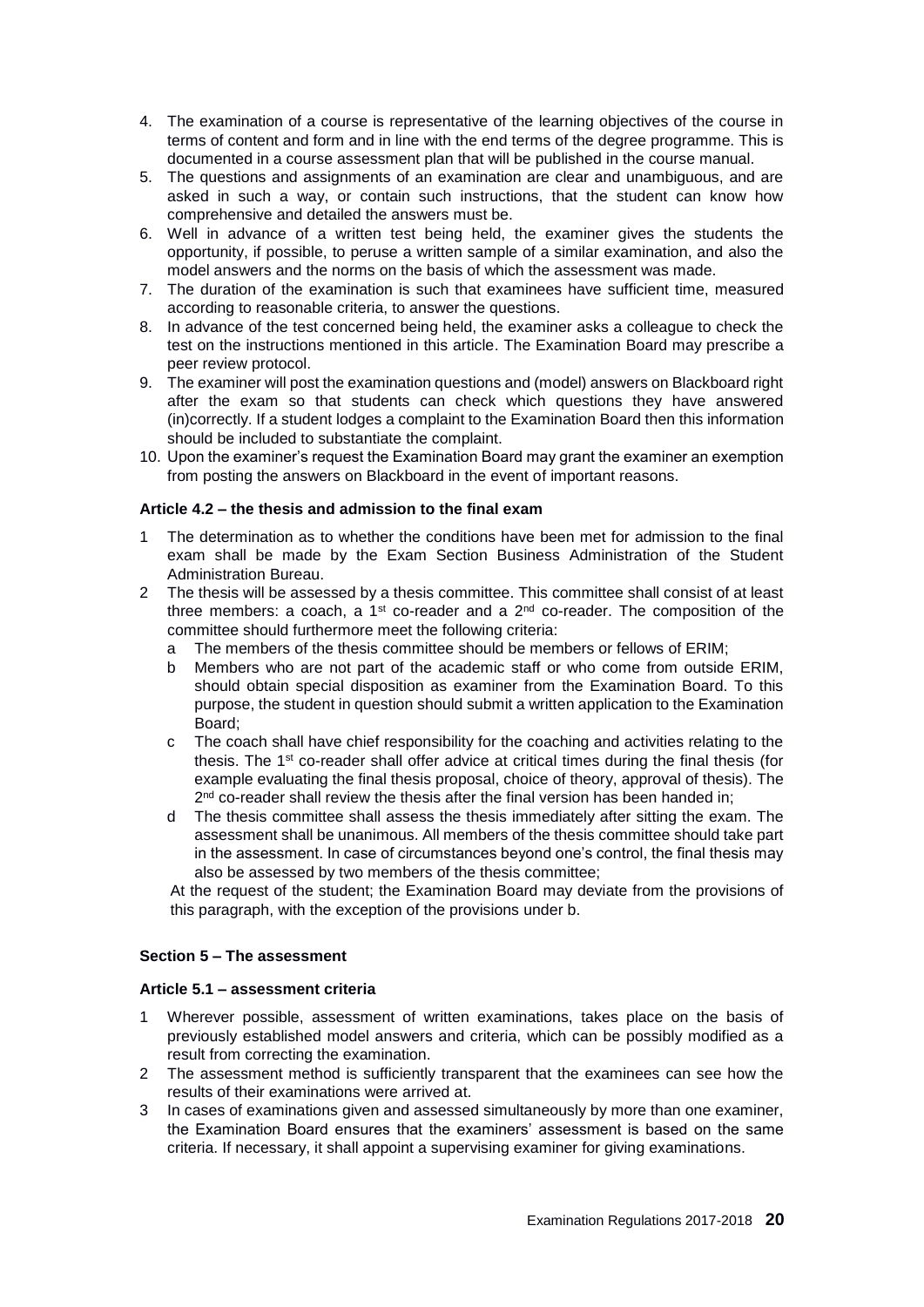## <span id="page-20-0"></span>**Article 5.2 – determining the grades: rounding off, averaging, grade floor**

- 1. Examinations are assessed with grades on a scale 1.0 10.0, accurate to one decimal place, where a 5.5 is the lowest pass grade. *Practical tests may be assessed with a 'pass' or 'fail'*. Also, sufficient results of examinations and tests taken in the context of an international exchange at a foreign university will be displayed with a '*pass'*. A programme component has been passed only if the examinations of all courses that are part of that programme component have been passed. Tests assessed with a '*pass*' or *'fail'* cannot be averaged nor included in the GPA calculation.
- 2. If grades have to be rounded off and averaged within a course, or between examination parts or to determine the GPA or the classification – the following rules apply by default:
	- unless otherwise stated in the study guide or the relevant course manual, grades are averaged according to the weighted average of the credits, where the average is rounded off to the nearest decimal place. For example, if rounded off to one decimal place, 5.450 is rounded to 5.5, and 6.9449 is rounded to a 6.9. If rounded off to two decimal places (for example to calculate the overall GPA or a cum laude) a 8.2449 is rounded to a 8.24 and a 8.2450 is rounded to a 8.25, etc.;
	- in case the assessement of a course is based on more than one test, then the rule applies that the separate tests are rounded off at one decimal place and the final grade is rounded to one decimal place. All intermediate computations are not rounded off. The same applies if the assessment of one test in fact consists of two parts (such as partly multiple-choice questions and partly open questions): both parts must be considered as separate tests.

For example:

| weighing<br>factor | Grade per test<br>unrounded |      | Grade per test | correct<br>IS | <b>incorrect</b><br>is' |
|--------------------|-----------------------------|------|----------------|---------------|-------------------------|
| 20%                |                             | 6.32 | 6.3            | 1.26          | 1.3                     |
| 80%                |                             | 5.58 | 5.6            | 4.48          | 4.5                     |
|                    | 5.74                        | 5.8  |                |               |                         |
|                    |                             |      | final grade:   | 5.7           | 5.8                     |

- 3. If the examination is assessed on the basis of more than one test, no final grade for the examination will be calculated if one of the test grades is lower than a 5.5. In that case the student has failed the examination. Tests that can be taken only once per academic year, most likely practical tests such as case reports and team assignments, are exempted from this rule.
- 4. In case the course manual for a particular course holds additional or other rules to those stated under paragraph 2 as regards the establishment of an examination's result from tests, these rules are only valid if published at least two months ahead of a the date of a test and under written approval of the Examination Board. If these latter provisos are not met the default rules under paragraph 2 continue to apply.
- 5. Examination results are registered centrally by the Department for Exam Administration RSM Erasmus University.
- 6. In derogation from the previous paragraphs of this article, results of examinations taken in the context of an international exchange are established under the authority and responsibility of the foreign university.

### <span id="page-20-1"></span>**Section 6 – The final exam**

#### <span id="page-20-2"></span>**Article 6.1 – establishment of the result of the Master's**

- 1 Students shall have passed their final exam if they have received passing grades for all examination parts.
- 2 The chair of the Examination Board establishes the result of the Master's by signing the list of grades.